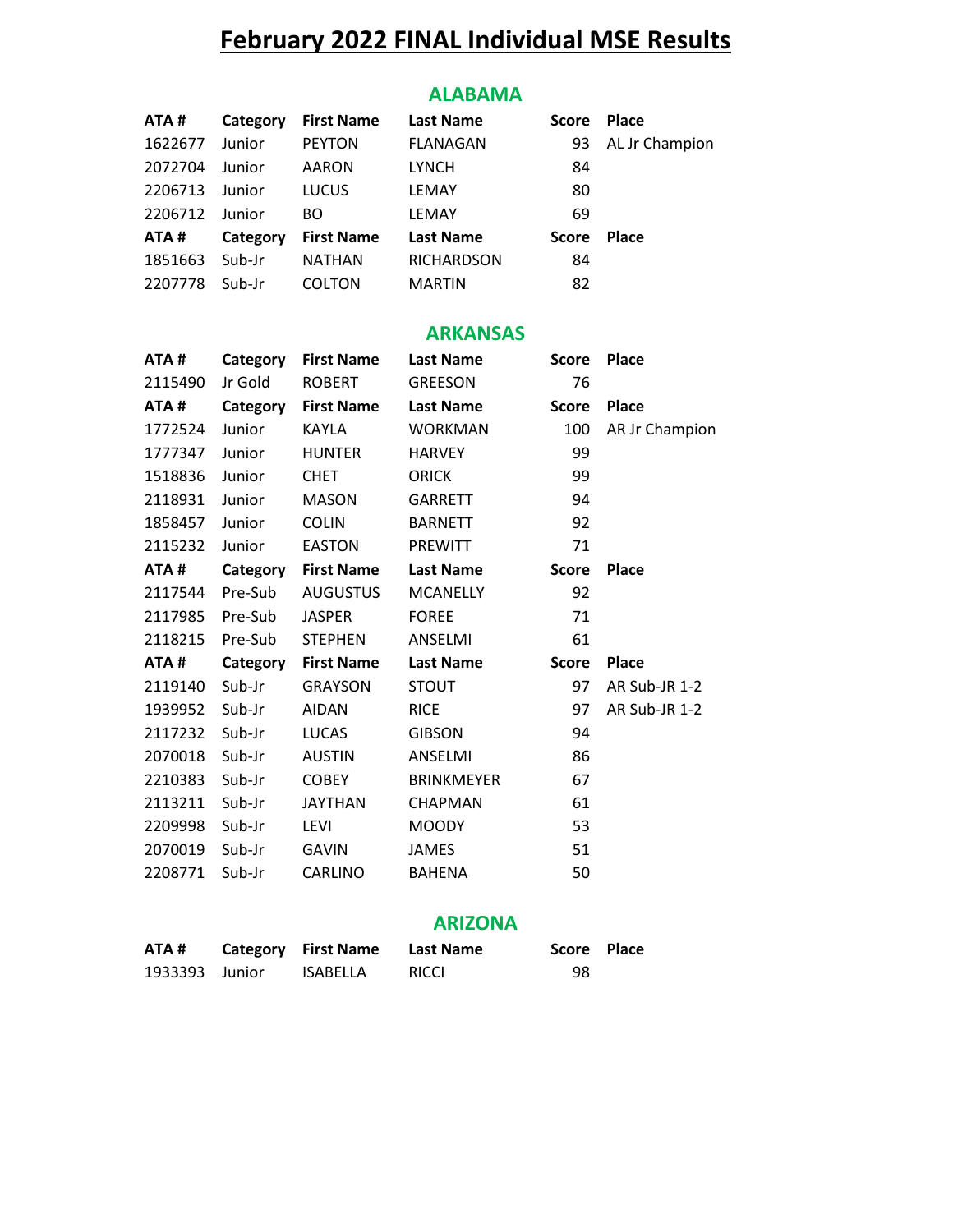| ATA #          | Category First Name Last Name |        | Score Place |  |
|----------------|-------------------------------|--------|-------------|--|
| 1625493 Sub-Jr | ALEXIS                        | FERNAN | 93          |  |
| 2070030 Sub-Jr | JACKSON                       | LINK   | 90          |  |

# **CALIFORNIA**

| ATA#    | Category | <b>First Name</b> | <b>Last Name</b> | <b>Score</b> | <b>Place</b>         |
|---------|----------|-------------------|------------------|--------------|----------------------|
| 1417783 | Jr Gold  | <b>JADEN</b>      | <b>KORETOFF</b>  | 98           | CA Jr Gold Champion  |
| 2072739 | Jr Gold  | <b>BOE</b>        | CAPLAN           | 94           | CA Jr Gold Runner-up |
| 1418683 | Jr Gold  | <b>NATHAN</b>     | <b>LIMA</b>      | 93           |                      |
| 1853469 | Jr Gold  | <b>MADELINE</b>   | LAWRENCE         | 93           |                      |
| 1933091 | Jr Gold  | <b>MATTHEW</b>    | <b>BOUCHARD</b>  | 88           |                      |
| 1512113 | Jr Gold  | SAMUEL            | <b>FERGUSON</b>  | 87           |                      |
| 2208367 | Jr Gold  | <b>OLIVER</b>     | <b>RIES IV</b>   | 83           |                      |
| 2209402 | Jr Gold  | <b>DANNY</b>      | <b>LECHTALER</b> | 81           |                      |
| ATA#    | Category | <b>First Name</b> | <b>Last Name</b> | <b>Score</b> | Place                |
| 1771159 | Junior   | <b>WYATT</b>      | <b>QUICK</b>     | 100          | CA Jr 1-2            |
| 2112696 | Junior   | <b>ETHAN</b>      | PRESCOTT         | 100          | CA Jr 1-2            |
| 2072839 | Junior   | <b>MICHAEL</b>    | <b>SILFIES</b>   | 99           | CA Jr 3-6            |
| 2073211 | Junior   | <b>ILSE</b>       | <b>SCHEIDEL</b>  | 99           | CA Jr 3-6            |
| 1771160 | Junior   | <b>TYLER</b>      | CASSARA          | 99           | CA Jr 3-6            |
| 1933162 | Junior   | <b>CORY</b>       | <b>WALKER</b>    | 99           | CA Jr 3-6            |
| 1933177 | Junior   | <b>AUDRIC</b>     | <b>SCHEIDEL</b>  | 98           | CA Jr 7-9            |
| 2110919 | Junior   | <b>MADISON</b>    | <b>VAN DIEST</b> | 98           | CA Jr 7-9            |
| 2070077 | Junior   | <b>MICAH</b>      | <b>DADDONA</b>   | 98           | CA Jr 7-9            |
| 2070352 | Junior   | <b>LUCAS</b>      | <b>COLOMBO</b>   | 97           | CA Jr 10-13          |
| 2071281 | Junior   | <b>AUDREY</b>     | LEWIS            | 97           | CA Jr 10-13          |
| 1772214 | Junior   | <b>WYATT</b>      | <b>ESCH</b>      | 97           | CA Jr 10-13          |
| 2069307 | Junior   | <b>TRAVIS</b>     | <b>BILLE</b>     | 97           | CA Jr 10-13          |
| 1852179 | Junior   | RANDI             | <b>GRIFFIN</b>   | 96           | CA Jr 14th           |
| 1778116 | Junior   | <b>TAYLA</b>      | <b>TATARAKIS</b> | 95           | CA Jr 15th           |
| 1935211 | Junior   | <b>MIA</b>        | <b>ESTRADA</b>   | 95           | CA Jr 15th           |
| 1940330 | Junior   | <b>GAVIN</b>      | <b>SHORTS</b>    | 95           | CA Jr 15th           |
| 2069732 | Junior   | <b>NATHAN</b>     | <b>KOSMATKA</b>  | 95           | CA Jr 15th           |
| 1777664 | Junior   | <b>STEVEN</b>     | <b>KISSINGER</b> | 95           | CA Jr 15th           |
| 1772212 | Junior   | <b>TANNER</b>     | <b>ELLISON</b>   | 94           |                      |
| 2210313 | Junior   | <b>LUCAS</b>      | <b>CORSELLI</b>  | 94           |                      |
| 2069889 | Junior   | <b>JORDAN</b>     | <b>JOHNSON</b>   | 94           |                      |
| 2073625 | Junior   | <b>NATHAN</b>     | <b>STRAUCH</b>   | 93           |                      |
| 2209412 | Junior   | SAMUEL            | <b>BELTRAMO</b>  | 93           |                      |
| 1858192 | Junior   | CANYON            | <b>WASS</b>      | 93           |                      |
| 1933262 | Junior   | <b>MASON</b>      | <b>REYNOLDS</b>  | 92           |                      |
| 1933073 | Junior   | GARRETT           | <b>BERRY</b>     | 92           |                      |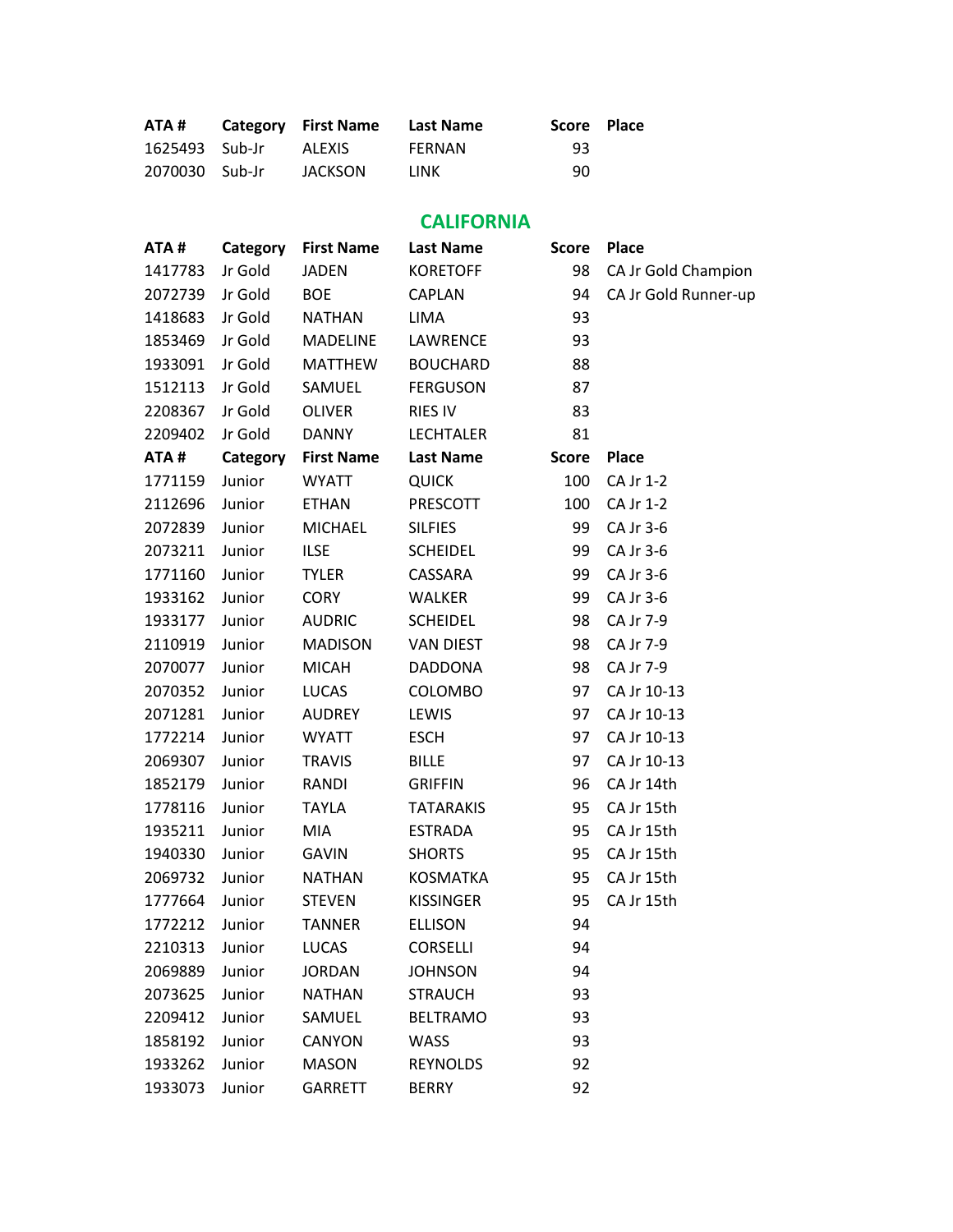| 1773630 | Junior | <b>JOSEPH</b>   | <b>ROSENBERG</b> | 92 |
|---------|--------|-----------------|------------------|----|
| 1853113 | Junior | <b>GARRETT</b>  | <b>CHAN</b>      | 91 |
| 2073604 | Junior | GAVIN           | <b>BLYTHE</b>    | 90 |
| 2112923 | Junior | <b>VINCENT</b>  | COLANGELO        | 90 |
| 1417781 | Junior | <b>TREY</b>     | <b>SCHAEFER</b>  | 90 |
| 2113383 | Junior | RACHEL          | <b>STEPHENS</b>  | 90 |
| 2209193 | Junior | <b>JAMES</b>    | <b>COOLEY</b>    | 89 |
| 2112734 | Junior | <b>OWEN</b>     | <b>GREENE</b>    | 89 |
| 1858344 | Junior | <b>TRISTEN</b>  | <b>MATHEWS</b>   | 88 |
| 2113479 | Junior | TY              | <b>HARRISON</b>  | 88 |
| 2114190 | Junior | <b>GABRIEL</b>  | <b>PEREZ</b>     | 88 |
| 2209487 | Junior | <b>JUSTIN</b>   | <b>DONOHO</b>    | 88 |
| 2110888 | Junior | <b>REAGAN</b>   | <b>HENDERSON</b> | 87 |
| 2112339 | Junior | RILEY           | SANTAGATA        | 87 |
| 2113345 | Junior | <b>AUSTIN</b>   | CAMERON          | 87 |
| 2208391 | Junior | <b>DEREK</b>    | <b>GUIRE</b>     | 86 |
| 2069324 | Junior | <b>GARRETT</b>  | <b>THOMPSON</b>  | 86 |
| 2112886 | Junior | <b>ALBERT</b>   | <b>UNGER</b>     | 85 |
| 2209462 | Junior | <b>ARTHUR</b>   | <b>BROWN</b>     | 85 |
| 2209489 | Junior | <b>FISHER</b>   | SAAD             | 85 |
| 2112719 | Junior | <b>KONA</b>     | <b>STRONG</b>    | 84 |
| 2113230 | Junior | <b>WILLIAM</b>  | LARSON           | 84 |
| 2113337 | Junior | <b>JRANDALL</b> | <b>GLADDEN</b>   | 83 |
| 2209470 | Junior | <b>HOLDEN</b>   | <b>WILSON</b>    | 83 |
| 2208761 | Junior | <b>JESSE</b>    | <b>DURAN</b>     | 82 |
| 2209425 | Junior | <b>ALLYSON</b>  | <b>MOODY</b>     | 78 |
| 2120558 | Junior | <b>KAILA</b>    | ZAVALA           | 78 |
| 2113328 | Junior | JADA            | <b>BURKE</b>     | 78 |
| 2113308 | Junior | <b>COLLIN</b>   | <b>MCILLWAIN</b> | 76 |
| 2209463 | Junior | JAKE            | <b>EICHHORST</b> | 75 |
| 2209212 | Junior | VALDEN          | <b>MCEUEN</b>    | 73 |
| 2115561 | Junior | <b>JESSICA</b>  | <b>HENDERSON</b> | 72 |
| 2120554 | Junior | <b>FAITH</b>    | <b>TOTORICA</b>  | 71 |
| 2208890 | Junior | <b>JASON</b>    | <b>WEST</b>      | 71 |
| 2208369 | Junior | <b>LOGAN</b>    | <b>RIES</b>      | 71 |
| 2210431 | Junior | <b>ETHAN</b>    | <b>LIGHT</b>     | 71 |
| 2207721 | Junior | <b>JOHNNY</b>   | <b>BYKOV</b>     | 68 |
| 2070442 | Junior | AMY             | <b>TURNER</b>    | 67 |
| 2209477 | Junior | <b>GRAHAM</b>   | <b>CONOVER</b>   | 64 |
| 2207356 | Junior | <b>BRADY</b>    | <b>JONES</b>     | 64 |
| 2208762 | Junior | <b>IHAN</b>     | <b>BOJORQUEZ</b> | 60 |
| 2209413 | Junior | SARAH           | <b>CHIASSON</b>  | 59 |
| 2210197 | Junior | <b>TIMOTHY</b>  | SAPP             | 57 |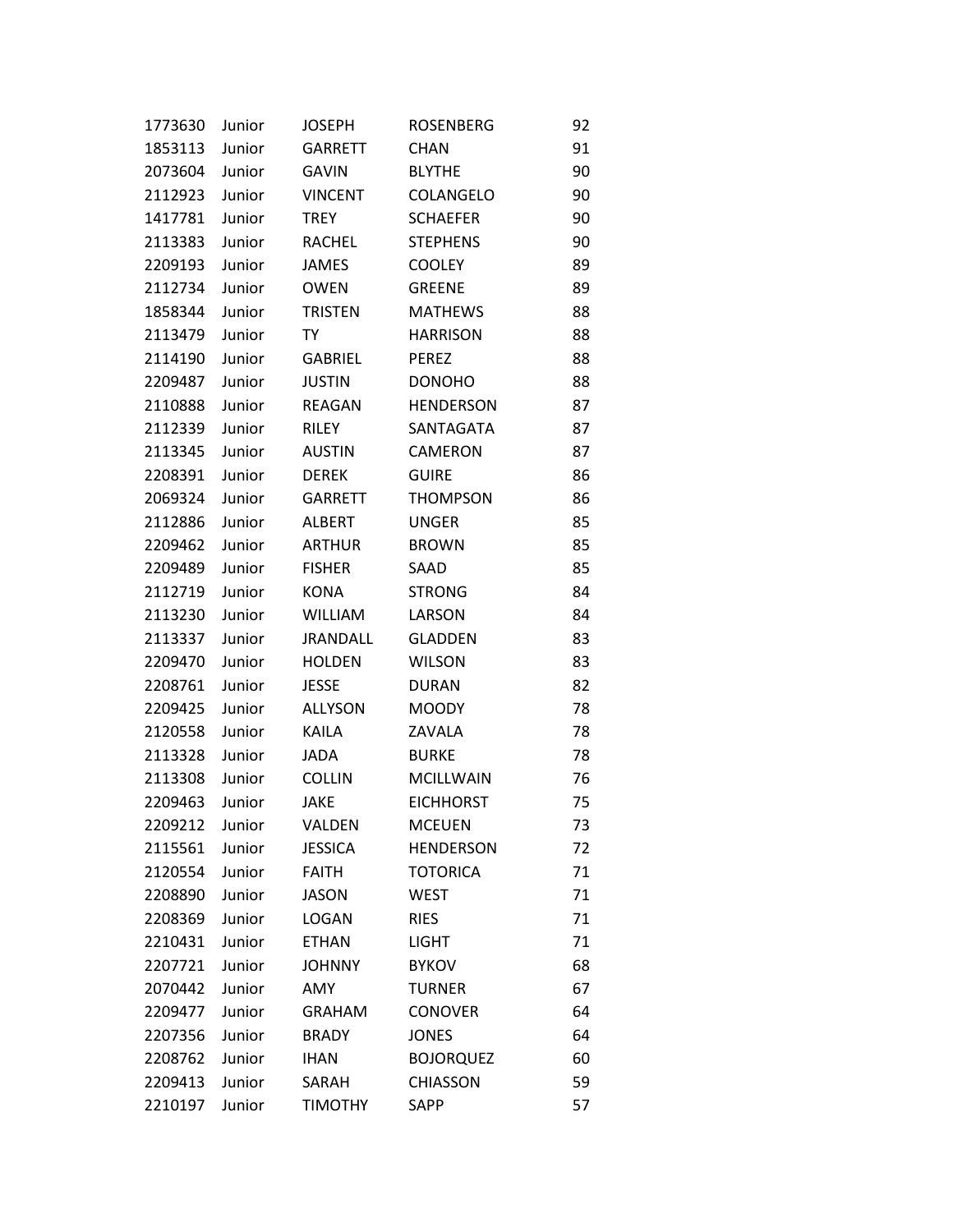| ATA#    | Category | <b>First Name</b> | <b>Last Name</b>     | <b>Score</b> | <b>Place</b>         |
|---------|----------|-------------------|----------------------|--------------|----------------------|
| 2111268 | Pre-Sub  | <b>TYSON</b>      | <b>MARQUIS</b>       | 94           | CA Pre-Sub Champion  |
| 2112390 | Pre-Sub  | <b>LUCAS</b>      | PEREIRA              | 71           | CA Pre-Sub Runner-up |
| 2110920 | Pre-Sub  | <b>MIA</b>        | <b>VAN DIEST</b>     | 70           |                      |
| 2110887 | Pre-Sub  | <b>ELLA</b>       | <b>RENNEY</b>        | 60           |                      |
| 2209966 | Pre-Sub  | KOLBI             | <b>BURKETT</b>       | 59           |                      |
| 2210435 | Pre-Sub  | <b>DUKE</b>       | <b>ACKERMAN</b>      | 59           |                      |
| 2208368 | Pre-Sub  | <b>JACE</b>       | <b>SCHRAG</b>        | 54           |                      |
| 2115863 | Pre-Sub  | <b>CODY</b>       | <b>SCAUBSCHLAGER</b> | 54           |                      |
| 2115951 | Pre-Sub  | <b>ALICE</b>      | <b>WIEBE</b>         | 53           |                      |
| 2210437 | Pre-Sub  | <b>CLAYTON</b>    | <b>JOHNSON</b>       | 41           |                      |
| 2208982 | Pre-Sub  | <b>ASHLYN</b>     | <b>POWERS</b>        | 33           |                      |
| ATA#    | Category | <b>First Name</b> | <b>Last Name</b>     | <b>Score</b> | <b>Place</b>         |
| 1933258 | Sub-Jr   | <b>ZACK</b>       | <b>KNORR</b>         | 97           | CA Sub-Jr 1-2        |
| 1858345 | Sub-Jr   | <b>TRAVIS</b>     | <b>MATHEWS</b>       | 97           | CA Sub-Jr 1-2        |
| 2068702 | Sub-Jr   | <b>CLARK</b>      | <b>ZVONAR</b>        | 96           | CA Sub-Jr Third      |
| 1852180 | Sub-Jr   | <b>HANK</b>       | <b>NEUFELD</b>       | 95           | CA Sub-Jr 4-5        |
| 2119177 | Sub-Jr   | <b>RYAN</b>       | <b>MARSHALL</b>      | 95           | CA Sub-Jr 4-5        |
| 2114015 | Sub-Jr   | <b>JOHNNY</b>     | <b>ALLEN</b>         | 94           | CA Sub-Jr 6-8        |
| 2113465 | Sub-Jr   | <b>DANIEL</b>     | <b>COLOMBO</b>       | 94           | CA Sub-Jr 6-8        |
| 2072161 | Sub-Jr   | <b>AIDEN</b>      | <b>WIEST</b>         | 94           | CA Sub-Jr 6-8        |
| 2071316 | Sub-Jr   | <b>MADISON</b>    | <b>MARQUIS</b>       | 93           | CA Sub-Jr 9-10       |
| 2120559 | Sub-Jr   | <b>DEACON</b>     | <b>TOTORICA</b>      | 93           | CA Sub-Jr 9-10       |
| 2112733 | Sub-Jr   | <b>JAIDEN</b>     | <b>KIM</b>           | 92           |                      |
| 2209414 | Sub-Jr   | <b>JACK</b>       | SWANSON              | 91           |                      |
| 2209343 | Sub-Jr   | <b>ADDISON</b>    | SOTO                 | 91           |                      |
| 1853052 | Sub-Jr   | ABBY              | <b>THOMAS</b>        | 90           |                      |
| 2113349 | Sub-Jr   | <b>JACOB</b>      | KIZIRIAN             | 89           |                      |
| 2119532 | Sub-Jr   | <b>GAVIN</b>      | LEWIS                | 88           |                      |
| 2116661 | Sub-Jr   | JULIAN            | <b>SLAY</b>          | 87           |                      |
| 2070481 | Sub-Jr   | ANNIE             | <b>NEUFELD</b>       | 86           |                      |
| 2113307 | Sub-Jr   | RAEGAN            | <b>HUDDLESTON</b>    | 85           |                      |
| 2117937 | Sub-Jr   | <b>MACKENZIE</b>  | LUDLOW               | 84           |                      |
| 2210434 | Sub-Jr   | <b>COLTON</b>     | <b>GRAMESPACHER</b>  | 83           |                      |
| 2208478 | Sub-Jr   | <b>WYATT</b>      | <b>CARR</b>          | 82           |                      |
| 2209493 | Sub-Jr   | <b>NOAH</b>       | LEWIS                | 81           |                      |
| 2112556 | Sub-Jr   | <b>CONNOR</b>     | <b>LUCKETT</b>       | 80           |                      |
| 2210198 | Sub-Jr   | <b>JACOB</b>      | SAPP                 | 77           |                      |
| 2206611 | Sub-Jr   | <b>PRESTON</b>    | <b>CLEAVER</b>       | 76           |                      |
| 2120556 | Sub-Jr   | <b>NOLA</b>       | ZAVALA               | 75           |                      |
| 2210433 | Sub-Jr   | <b>HEATH</b>      | <b>BAKER</b>         | 75           |                      |
| 2208892 | Sub-Jr   | MAXWELL           | ANDERSON             | 74           |                      |
| 2209460 | Sub-Jr   | <b>JONATHAN</b>   | KAY                  | 73           |                      |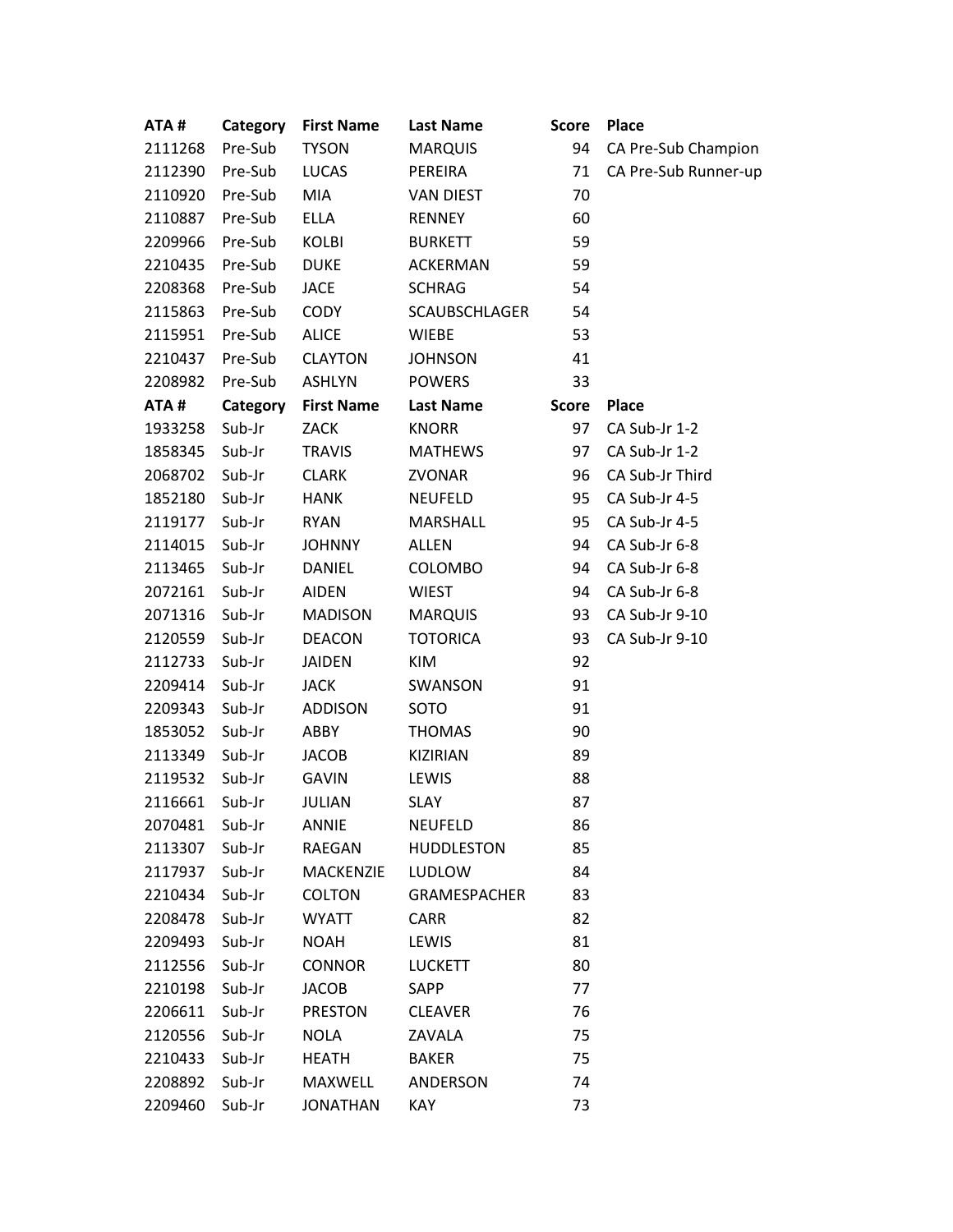| 2209345 | Sub-Jr | <b>PAYTON</b>   | <b>GROSSET</b>        | 72 |
|---------|--------|-----------------|-----------------------|----|
| 2072163 | Sub-Jr | <b>BROOKLYN</b> | AVILA                 | 72 |
| 2209424 | Sub-Jr | <b>KAITLYN</b>  | <b>MOODY</b>          | 71 |
| 2207388 | Sub-Ir | <b>MICHAEL</b>  | <b>OBERTEICHER JR</b> | 70 |
| 2209490 | Sub-Jr | <b>STUART</b>   | <b>SMITH</b>          | 66 |
| 2209478 | Sub-Ir | <b>LUCCA</b>    | <b>MORENA</b>         | 65 |
| 2210436 | Sub-Ir | <b>BARON</b>    | <b>ACKERMAN</b>       | 63 |
| 2209549 | Sub-Jr | ABRAHAM         | <b>PEREZ</b>          | 61 |
| 2210432 | Sub-Jr | JET             | <b>DUQUEZ</b>         | 52 |
| 2209479 | Sub-Jr | <b>BAILEY</b>   | <b>CATT</b>           | 48 |
| 2209480 | Sub-Jr | <b>ASHLEY</b>   | WOOD                  | 40 |

#### **COLORADO**

| ATA#    | Category | <b>First Name</b> | <b>Last Name</b> | <b>Score</b> | Place          |
|---------|----------|-------------------|------------------|--------------|----------------|
| 1214785 | Jr Gold  | <b>ASHLEY</b>     | <b>TEAL</b>      | 98           |                |
| ATA#    | Category | <b>First Name</b> | <b>Last Name</b> | <b>Score</b> | <b>Place</b>   |
| 2069726 | Junior   | <b>COLE</b>       | <b>TANNER</b>    | 94           | CO Jr Champion |
| 1773982 | Junior   | <b>TATE</b>       | <b>KERCHAL</b>   | 92           |                |
| 2072711 | Junior   | <b>JULIET</b>     | <b>STUDNESS</b>  | 91           |                |
| 2069745 | Junior   | <b>CURTIS</b>     | <b>TANNER</b>    | 88           |                |
| 1770735 | Junior   | LOGAN             | <b>CORCILIUS</b> | 87           |                |
| 2069259 | Junior   | <b>COOPER</b>     | <b>BIGGS</b>     | 85           |                |
| ATA#    | Category | <b>First Name</b> | <b>Last Name</b> | <b>Score</b> | <b>Place</b>   |
| 1858435 | Sub-Jr   | ABBIE             | <b>BLACKWELL</b> | 77           |                |
| 2207859 | Sub-Jr   | LILLIAN           | <b>RUSSELL</b>   | 76           |                |
| 2210794 | Sub-Jr   | <b>ADISON</b>     | <b>TOLLE</b>     | 35           |                |

# **FLORIDA**

| ATA#    | Category | <b>First Name</b> | <b>Last Name</b> | <b>Score</b> | <b>Place</b>   |
|---------|----------|-------------------|------------------|--------------|----------------|
| 2112759 | Junior   | <b>HECTOR</b>     | RANGEL           | 98           | FL Jr Champion |
| 2112158 | Junior   | <b>STETSON</b>    | LEE.             | 98           | FL Jr Champion |
| 2112760 | Junior   | <b>HIDALGO</b>    | RANGEL           | 93           |                |
| 2069574 | Junior   | ALEXANDER         | <b>FORMHALS</b>  | 92           |                |
| 2068942 | Junior   | DANIEL            | <b>ANTHONY</b>   | 90           |                |
| 2070399 | Junior   | <b>FAITH</b>      | <b>RITCHIE</b>   | 74           |                |
| ATA#    | Category | <b>First Name</b> | <b>Last Name</b> | <b>Score</b> | <b>Place</b>   |
| 2210317 | Pre-Sub  | LANE              | <b>BURROUGHS</b> | 71           |                |
| 2209452 | Pre-Sub  | <b>EMILY</b>      | <b>GRIBBIN</b>   | 51           |                |
| ATA#    | Category | <b>First Name</b> | <b>Last Name</b> | <b>Score</b> | <b>Place</b>   |
| 2208314 | Sub-Jr   | <b>CODY</b>       | <b>MEREDITH</b>  | 83           |                |
| 2208570 | Sub-Jr   | <b>CARSON</b>     | <b>ALLEN</b>     | 81           |                |
| 2110970 | Sub-Jr   | <b>HUNTER</b>     | <b>MACHOVINA</b> | 74           |                |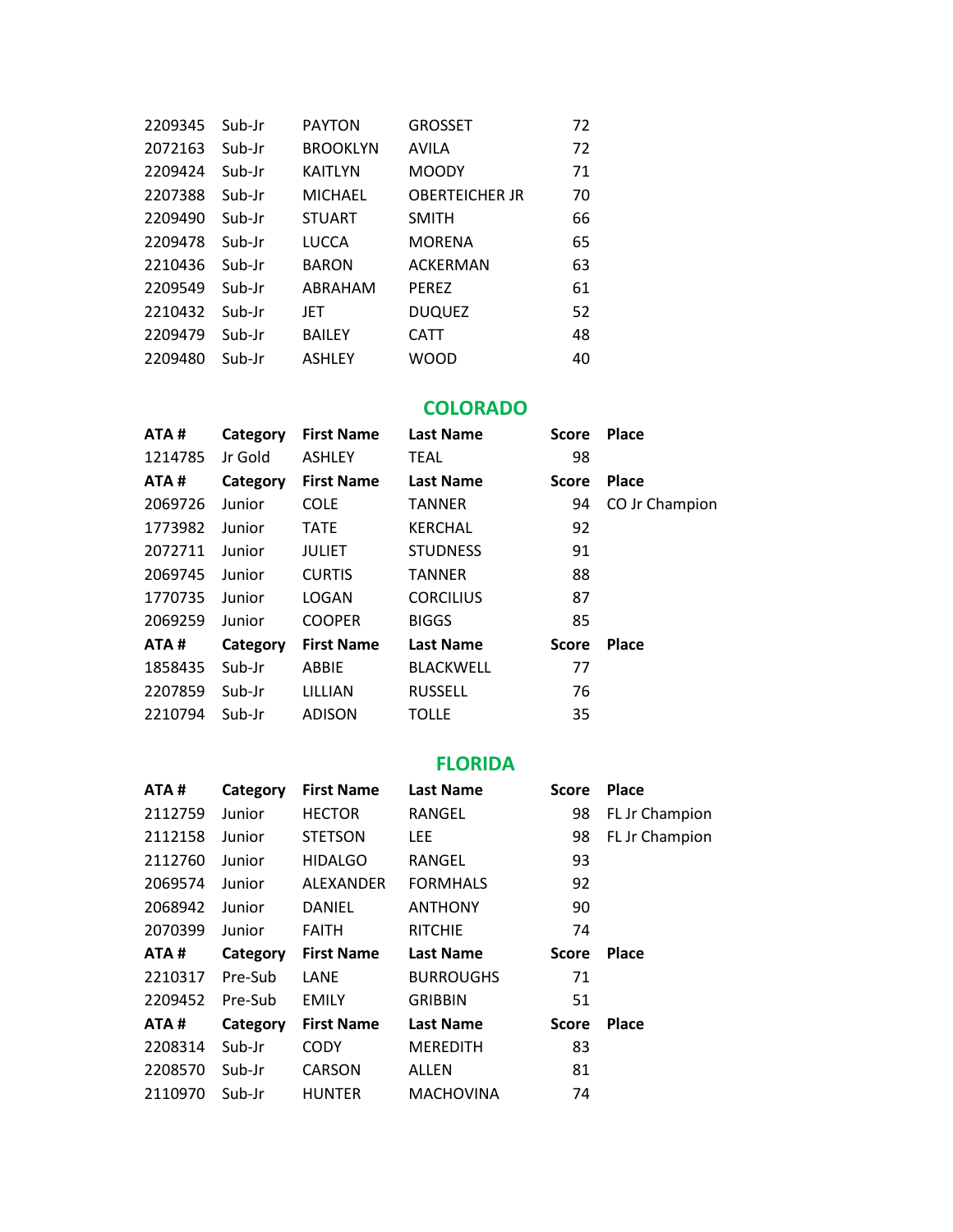# **GEORGIA**

|                |        | ATA# Category First Name Last Name |              | Score Place |                       |
|----------------|--------|------------------------------------|--------------|-------------|-----------------------|
| 1775225 Junior |        | JAMES                              | <b>MILES</b> |             | 89 GA Junior Champion |
| 1934492 Junior |        | ETHAN                              | LEDFORD      | 86          |                       |
| 1772347 Junior |        | MADDOX                             | <b>DIEHL</b> | 84          |                       |
| 2208970        | Junior | JIUN                               | JEONG.       | 80          |                       |

# **HAWAII**

| ATA #   | Category | <b>First Name</b> | <b>Last Name</b> | <b>Score</b> | <b>Place</b>   |
|---------|----------|-------------------|------------------|--------------|----------------|
| 1852483 | Junior   | <b>BRAYDEN</b>    | <b>OKUBO</b>     | 96           | HI Jr Champion |
| 2207932 | Junior   | LOGAN             | KIDANI           | 94           |                |
| 2207934 | Junior   | <b>IKAIKA</b>     | <b>SIMMONS</b>   | 93           |                |
| 2207384 | Junior   | <b>DAKOTA</b>     | <b>MURANAKA</b>  | 78           |                |
| 2209342 | Junior   | <b>SYNERGY</b>    | <b>SMET</b>      | 68           |                |
| ATA#    | Category | <b>First Name</b> | <b>Last Name</b> | <b>Score</b> | Place          |
| 2208749 | Sub-Jr   | <b>KIAN</b>       | <b>NIKKHOO</b>   | 82           |                |

#### **IOWA**

| ATA #          | <b>Category</b> First Name | Last Name    | Score Place |  |
|----------------|----------------------------|--------------|-------------|--|
| 1627261 Junior | JAMES.                     | <b>BURMA</b> | 98          |  |

## **IDAHO**

| ATA #   | Category | <b>First Name</b> | <b>Last Name</b> | <b>Score</b> | <b>Place</b> |
|---------|----------|-------------------|------------------|--------------|--------------|
| 2209729 | Junior   | <b>MATTHEW</b>    | LONGDEN          | 70           |              |
| 2209728 | Junior   | SAMUEL            | LONGDEN          | 67           |              |
|         |          |                   |                  |              |              |
| ATA #   | Category | <b>First Name</b> | <b>Last Name</b> | <b>Score</b> | <b>Place</b> |
| 1934366 | Sub-Jr   | <b>DILAN</b>      | <b>MCKENZIE</b>  | 86           |              |

## **ILLINOIS**

| ATA#    | Category | <b>First Name</b> | <b>Last Name</b> | <b>Score</b> | <b>Place</b>        |
|---------|----------|-------------------|------------------|--------------|---------------------|
| 1931352 | Jr Gold  | <b>MORGAN</b>     | <b>BAINE</b>     | 99           | IL Jr Gold Champion |
| 1419320 | Jr Gold  | <b>GARRETT</b>    | <b>HELMS</b>     | 99           | IL Jr Gold Champion |
| 1512159 | Jr Gold  | <b>BRADY</b>      | <b>COX</b>       | 97           |                     |
| 1620042 | Jr Gold  | ALEXANDER         | <b>MILLER</b>    | 96           |                     |
| 1517559 | Jr Gold  | <b>CHLOE</b>      | <b>TURASKY</b>   | 96           |                     |
| ATA#    | Category | <b>First Name</b> | <b>Last Name</b> | <b>Score</b> | <b>Place</b>        |
| 1932977 | Junior   | <b>BRANDON</b>    | <b>HIMES</b>     | 97           | IL Jr Champion      |
| 1931276 | Junior   | GAGE              | JANSEN           | 91           |                     |
| 2207558 | Junior   | SARAH             | <b>BRASE</b>     | 89           |                     |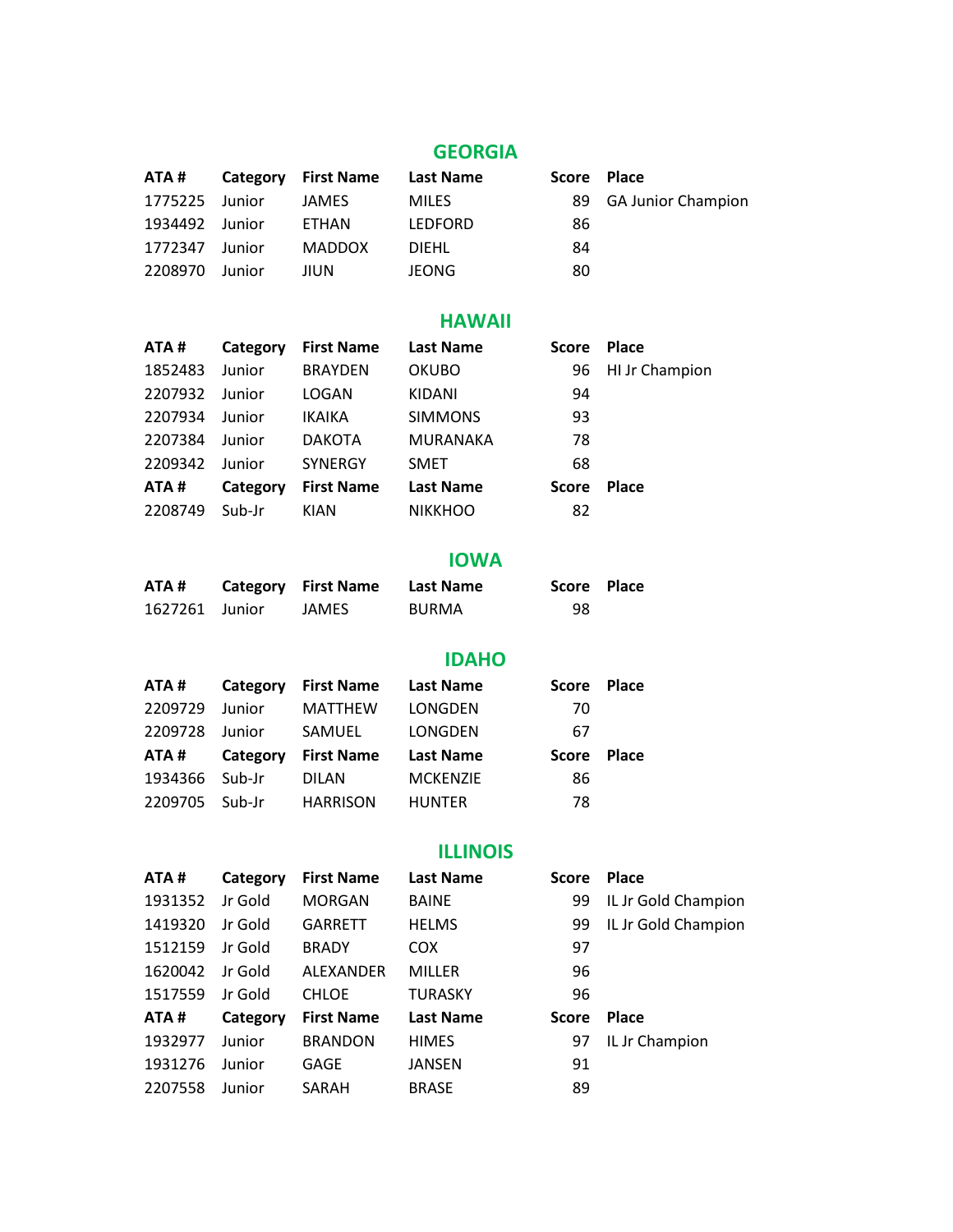| 2117533 | Junior   | <b>CONNOR</b>     | <b>GRIEVE</b>    | 89           |                    |
|---------|----------|-------------------|------------------|--------------|--------------------|
| 1935650 | Junior   | <b>LUCAS</b>      | <b>SMITH</b>     | 86           |                    |
| 2207572 | Junior   | <b>TYLER</b>      | <b>DUDLEY</b>    | 67           |                    |
| ATA#    | Category | <b>First Name</b> | <b>Last Name</b> | <b>Score</b> | <b>Place</b>       |
| 1778609 | Sub-Jr   | <b>PARKER</b>     | <b>MCDOWELL</b>  | 91           | IL Sub-Jr Champion |
| 2116716 | Sub-Jr   | <b>KATELYN</b>    | <b>STEWART</b>   | 84           |                    |
| 2117959 | Sub-Jr   | <b>RILEY</b>      | <b>GROVES</b>    | 83           |                    |
| 2207623 | Sub-Jr   | JAXEN             | <b>BOYD</b>      | 72           |                    |
| 2207620 | Sub-Jr   | <b>ETHAN</b>      | <b>MCDOWELL</b>  | 70           |                    |

#### **KENTUCKY**

| ATA#    | Category | <b>First Name</b> | <b>Last Name</b> | <b>Score</b> | <b>Place</b> |
|---------|----------|-------------------|------------------|--------------|--------------|
| 1853064 | Jr Gold  | <b>PRESTON</b>    | <b>PHILPOT</b>   | 95           |              |
| ATA#    | Category | <b>First Name</b> | <b>Last Name</b> | <b>Score</b> | <b>Place</b> |
| 1854747 | Junior   | JACK              | <b>HOLLAND</b>   | 99           |              |
| 2208969 | Junior   | <b>ETHAN</b>      | <b>STEAGALL</b>  | 87           |              |
| ATA#    | Category | <b>First Name</b> | <b>Last Name</b> | <b>Score</b> | <b>Place</b> |
| 1850470 | Sub-Jr   | <b>DRAKE</b>      | <b>REYNOLDS</b>  | 97           |              |
| 1940118 | Sub-Jr   | <b>TUCKER</b>     | <b>MILES</b>     | 93           |              |

#### **LOUISIANA**

| ATA#    | Category | <b>First Name</b> | <b>Last Name</b>    | <b>Score</b> | <b>Place</b>        |
|---------|----------|-------------------|---------------------|--------------|---------------------|
| 1855050 | Jr Gold  | <b>TYSON</b>      | <b>CHILDRESS</b>    | 92           |                     |
| 2210040 | Jr Gold  | <b>FREDDIE</b>    | HOOD III            | 83           |                     |
| ATA#    | Category | <b>First Name</b> | Last Name           | <b>Score</b> | <b>Place</b>        |
| 1627480 | Junior   | <b>HUNTER</b>     | SINGLETON           | 97           | LA Jr Champion      |
| 2208721 | Junior   | <b>LUKE</b>       | WAINWRIGHT          | 94           | LA Jr Runner-up     |
| 1855026 | Junior   | <b>CAIDEN</b>     | <b>BYRD</b>         | 93           |                     |
| 1936107 | Junior   | <b>ALEXIS</b>     | SANDERS             | 86           |                     |
| 2111568 | Junior   | <b>LIAM</b>       | <b>PURIFOY</b>      | 85           |                     |
| 2111579 | Junior   | <b>MATTHEW</b>    | <b>WATSON</b>       | 79           |                     |
| 2111397 | Junior   | <b>HARRISON</b>   | <b>DEASON</b>       | 78           |                     |
| 1939426 | Junior   | <b>TUCKER</b>     | <b>BILLBERRY</b>    | 75           |                     |
| 2112088 | Junior   | <b>ROBERTBO</b>   | <b>COLLINSWORTH</b> | 73           |                     |
| 2208984 | Junior   | <b>ROBERT</b>     | <b>SLAYTON</b>      | 68           |                     |
| 2208985 | Junior   | <b>NATHANIEL</b>  | <b>GOLDEN</b>       | 68           |                     |
| ATA#    | Category | <b>First Name</b> | <b>Last Name</b>    | <b>Score</b> | <b>Place</b>        |
| 1938576 | Sub-Jr   | <b>LUKE</b>       | <b>MAESTRINI</b>    | 89           | LA Sub-Jr Champion  |
| 2073612 | Sub-Jr   | LANDON            | <b>JOHNSTON</b>     | 88           | LA Sub-Jr Runner-up |
| 2208560 | Sub-Jr   | <b>COLLIN</b>     | <b>SIMS</b>         | 85           |                     |
| 1855502 | Sub-Jr   | <b>MIKAH</b>      | <b>GREEN</b>        | 84           |                     |
| 1937949 | Sub-Jr   | <b>HANOL</b>      | <b>JENNINGS</b>     | 83           |                     |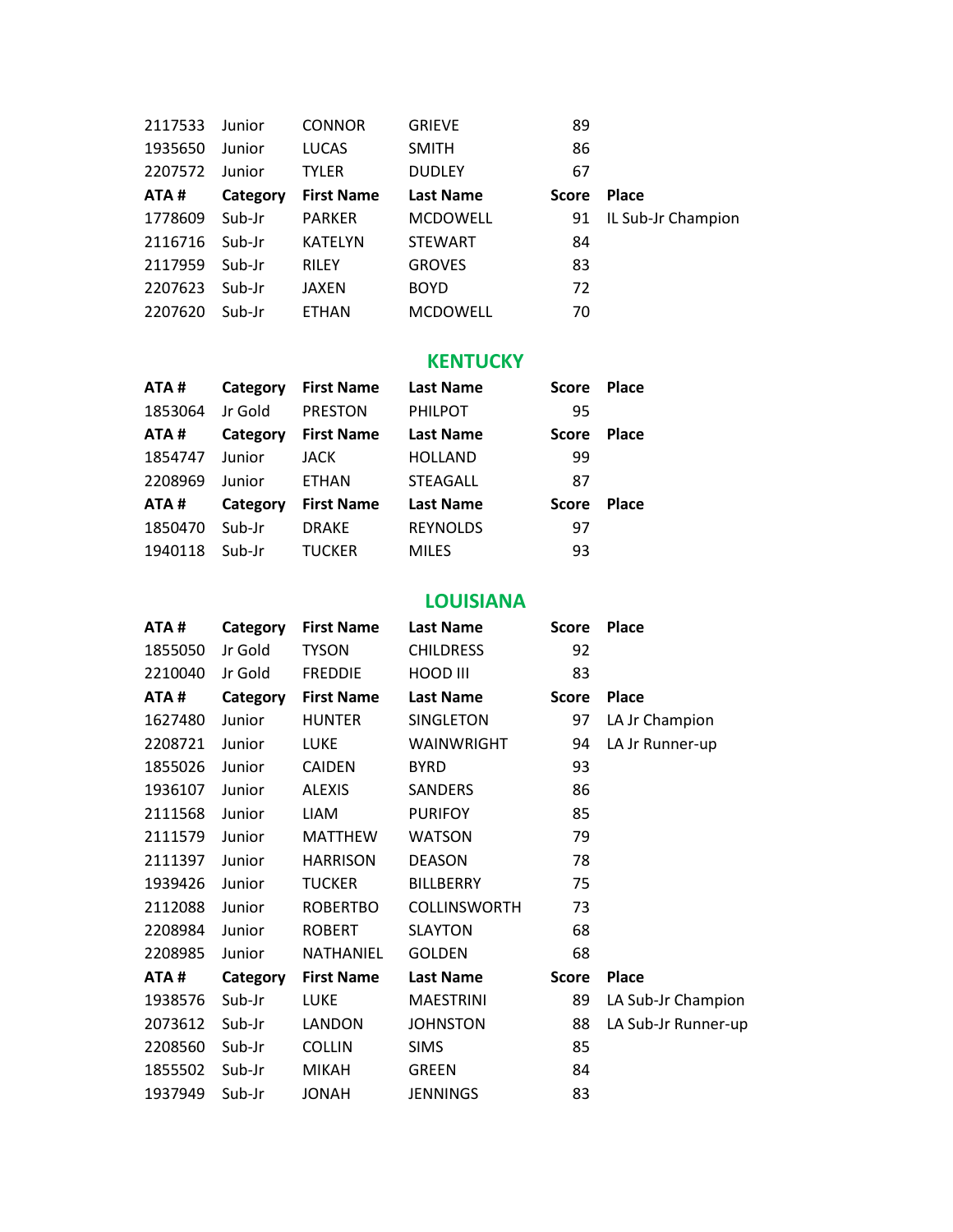|        | ADA                       | <b>SIMS</b>     | 76 |
|--------|---------------------------|-----------------|----|
| Sub-Jr | <b>MADDOX</b>             | <b>SCHULTE</b>  | 71 |
| Sub-Ir | <b>COOPER</b>             | <b>MARTIN</b>   | 70 |
| Sub-Ir | <b>AUSTIN</b>             | <b>BARMORE</b>  | 67 |
| Sub-Ir | AVA                       | <b>RICHMOND</b> | 65 |
| Sub-Ir | <b>AVERY</b>              | <b>DUMAS</b>    | 56 |
|        | 2209001 Sub-Jr<br>1940785 |                 |    |

# **MARYLAND**

| ATA #          | <b>Category</b> First Name | Last Name | Score Place |  |
|----------------|----------------------------|-----------|-------------|--|
| 1934055 Junior | <b>BRITTEN</b>             | PRATT     | -79.        |  |
|                |                            |           |             |  |
| ATA #          | <b>Category</b> First Name | Last Name | Score Place |  |

#### **MINNESOTA**

| ATA#    | Category | <b>First Name</b> | <b>Last Name</b> | <b>Score</b> | Place               |
|---------|----------|-------------------|------------------|--------------|---------------------|
| 1857939 | Jr Gold  | <b>BRADLEY</b>    | <b>BIBLE</b>     | 94           | MN Jr Gold Champion |
| 1856714 | Jr Gold  | DANIEL            | <b>MCHENRY</b>   | 92           |                     |
| 1626619 | Jr Gold  | <b>HUNTER</b>     | <b>WILTS</b>     | 92           |                     |
| 1859244 | Jr Gold  | <b>BLAKE</b>      | <b>DONABAUER</b> | 91           |                     |
| 1626064 | Jr Gold  | <b>ELLA</b>       | <b>REDING</b>    | 89           |                     |
| ATA#    | Category | <b>First Name</b> | <b>Last Name</b> | <b>Score</b> | Place               |
| 2112312 | Junior   | <b>JEFFREY</b>    | <b>REEDJR</b>    | 98           | MN Jr Champion      |
| 1940183 | Junior   | <b>SILAS</b>      | <b>ARVIG</b>     | 96           | MN Jr Runner-up     |
| 2119494 | Junior   | ABIGAIL           | <b>MALECHA</b>   | 95           | MN Jr Third         |
| 1778546 | Junior   | <b>ALI JEAN</b>   | <b>PETERSON</b>  | 92           | MN Jr Fourth        |
| 2209996 | Junior   | <b>OZZIE</b>      | <b>ALLEN</b>     | 91           |                     |
| 1934437 | Junior   | <b>RICHARD</b>    | <b>MAGNUSSON</b> | 91           |                     |
| 1858054 | Junior   | <b>ELLIE</b>      | <b>FLEMING</b>   | 88           |                     |
| 1777067 | Junior   | <b>ELIAS</b>      | <b>KOBIENIA</b>  | 88           |                     |
| 1937702 | Junior   | <b>IAN</b>        | <b>PECK</b>      | 88           |                     |
| 1778534 | Junior   | <b>TANNER</b>     | <b>WILTS</b>     | 86           |                     |
| 1858073 | Junior   | <b>KADEN</b>      | <b>REDING</b>    | 85           |                     |
| 1939894 | Junior   | <b>LISA</b>       | <b>MCMULLEN</b>  | 85           |                     |
| 2120095 | Junior   | <b>ASHTON</b>     | <b>TADYCH</b>    | 84           |                     |
| 1777069 | Junior   | <b>BENETT</b>     | <b>KIFFMEYER</b> | 83           |                     |
| 1939868 | Junior   | <b>TANNER</b>     | <b>HANSON</b>    | 81           |                     |
| 2119411 | Junior   | <b>MASON</b>      | <b>REICHMANN</b> | 81           |                     |
| 2209995 | Junior   | <b>AIDAN</b>      | <b>TADYCH</b>    | 75           |                     |
| 2209977 | Junior   | <b>DAVID</b>      | MAYEDA           | 75           |                     |
| 2209988 | Junior   | <b>MICHAEL</b>    | <b>POGANSKI</b>  | 72           |                     |
| ATA#    | Category | <b>First Name</b> | <b>Last Name</b> | <b>Score</b> | Place               |
| 2119410 | Sub-Jr   | <b>AUGUST</b>     | REICHMANN        | 90           | MN Sub-Jr Champion  |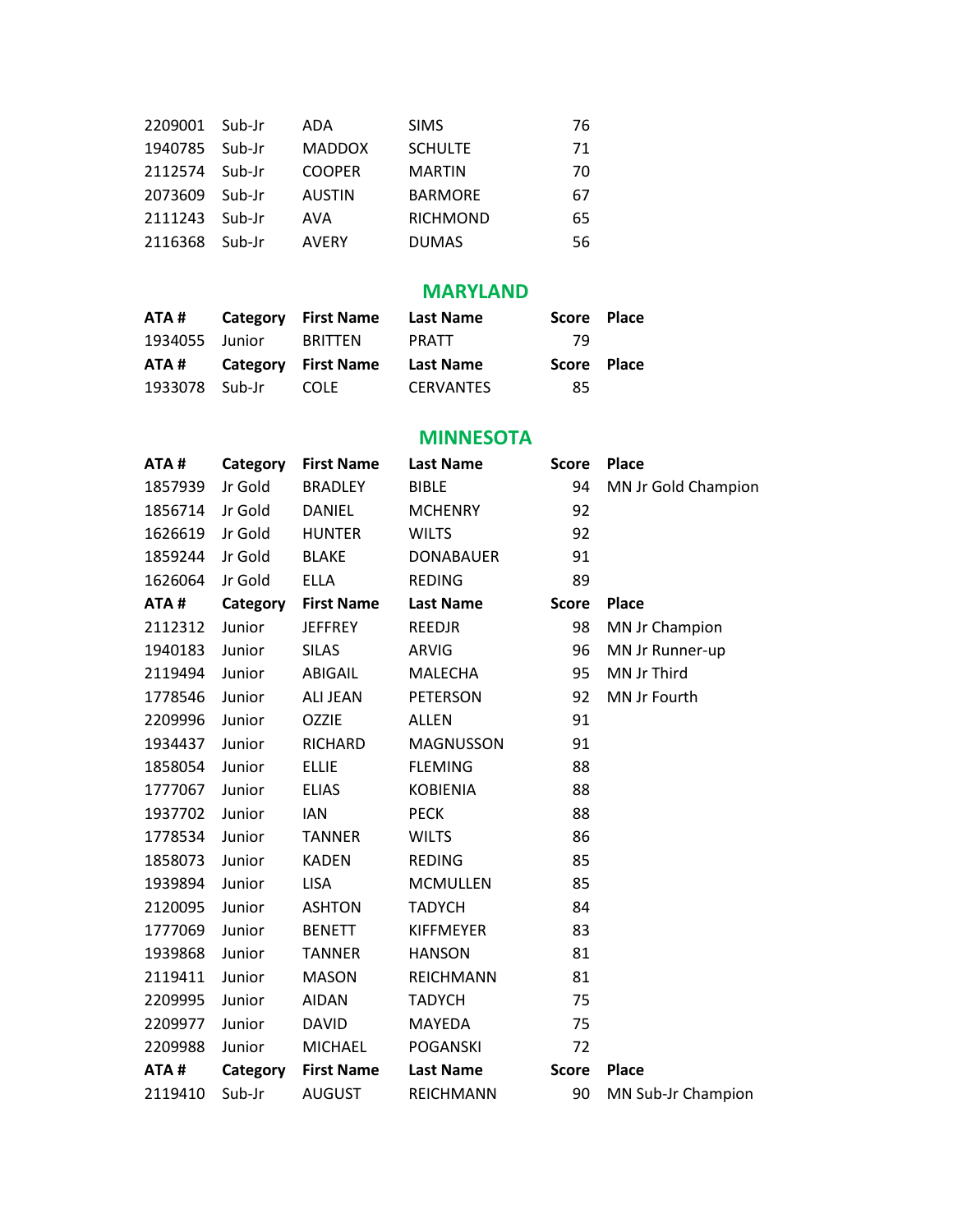| 1857957 | Sub-Jr | LANCE          | <b>KLERSY</b>   | 87 | MN Sub-Jr Runner-up |
|---------|--------|----------------|-----------------|----|---------------------|
| 2118857 | Sub-Jr | <b>DELAYNA</b> | <b>RIFE</b>     | 84 | MN Sub-Jr Third     |
| 2207737 | Sub-Jr | <b>MASON</b>   | <b>MENDEZ</b>   | 83 |                     |
| 1940174 | Sub-Jr | <b>CONNOR</b>  | <b>WILTS</b>    | 80 |                     |
| 2209753 | Sub-Jr | <b>MASON</b>   | <b>HARTMAN</b>  | 73 |                     |
| 2209770 | Sub-Jr | <b>GUS</b>     | ZIMMERMAN       | 72 |                     |
| 2209418 | Sub-Jr | <b>TYSON</b>   | <b>SULLIVAN</b> | 72 |                     |
| 2150033 | Sub-Jr | <b>DAVIS</b>   | <b>HOLKER</b>   | 70 |                     |
| 2209278 | Sub-Jr | <b>NOAH</b>    | <b>LENTNER</b>  | 66 |                     |
| 2209969 | Sub-Jr | <b>ARIC</b>    | <b>BITTMAN</b>  | 65 |                     |
| 2209967 | Sub-Jr | <b>JACK</b>    | <b>VANHEEL</b>  | 60 |                     |
| 2210036 | Sub-Jr | <b>CADEN</b>   | GROSSMAN        | 38 |                     |

# **MISSOURI**

| ATA#    | Category | <b>First Name</b> | <b>Last Name</b> | Score | <b>Place</b>        |
|---------|----------|-------------------|------------------|-------|---------------------|
| 1111998 | Jr Gold  | ETHAN             | <b>BOYER</b>     | 100   | MO Jr Gold Champion |
| 1770775 | Jr Gold  | KELAN             | <b>KINION</b>    | 98    |                     |
| 1415892 | Jr Gold  | <b>RYAN</b>       | <b>LOVELESS</b>  | 97    |                     |
| 1850936 | Jr Gold  | <b>WYATT</b>      | <b>NEWBY</b>     | 95    |                     |
| 1775739 | Jr Gold  | <b>BAILEY</b>     | <b>LUEDERS</b>   | 92    |                     |
| 1850885 | Jr Gold  | <b>TYLER</b>      | <b>SMITH</b>     | 82    |                     |

#### **MISSISSIPPI**

| ATA#    | Category | <b>First Name</b> | <b>Last Name</b> | <b>Score</b> | <b>Place</b>        |
|---------|----------|-------------------|------------------|--------------|---------------------|
| 1937764 | Junior   | <b>JONATHAN</b>   | <b>BAKER</b>     | 97           | MS Jr Gold Champion |
| 2073768 | Junior   | <b>DAVID</b>      | <b>GATES</b>     | 84           |                     |
| 2069267 | Junior   | <b>DANIEL</b>     | <b>RUTH</b>      | 83           |                     |
| 2209670 | Junior   | <b>JACKSON</b>    | <b>WAMSLEY</b>   | 49           |                     |
| ATA#    | Category | <b>First Name</b> | <b>Last Name</b> | <b>Score</b> | <b>Place</b>        |
|         |          |                   |                  |              |                     |
| 2070410 | Pre-Sub  | <b>CARTER</b>     | <b>REED</b>      | 86           |                     |
| 2208743 | Pre-Sub  | <b>ACE</b>        | <b>BUTLER</b>    | 56           |                     |
| ATA#    | Category | <b>First Name</b> | <b>Last Name</b> | <b>Score</b> | <b>Place</b>        |
| 2112878 | Sub-Jr   | <b>JENNA</b>      | <b>SURIANO</b>   | 55           |                     |

#### **NORTH CAROLINA**

| ATA#    | Category | <b>First Name</b> | <b>Last Name</b>  | <b>Score</b> | <b>Place</b>          |
|---------|----------|-------------------|-------------------|--------------|-----------------------|
| 1940494 | Jr Gold  | MEGAN             | <b>SMITH</b>      | 87           |                       |
| 2210304 | Jr Gold  | <b>COLBY</b>      | <b>CHAMBERS</b>   | 73           |                       |
| 2115930 | Jr Gold  | ANDREW            | <b>CLIPPINGER</b> | 64           |                       |
| ATA#    | Category | <b>First Name</b> | <b>Last Name</b>  | <b>Score</b> | <b>Place</b>          |
| 1859630 | Junior   | <b>JOHN</b>       | <b>WILLIAMS</b>   | 98           | <b>NC Jr Champion</b> |
| 1771697 | Junior   | <b>BRANDON</b>    | CANTRELL          | 96           |                       |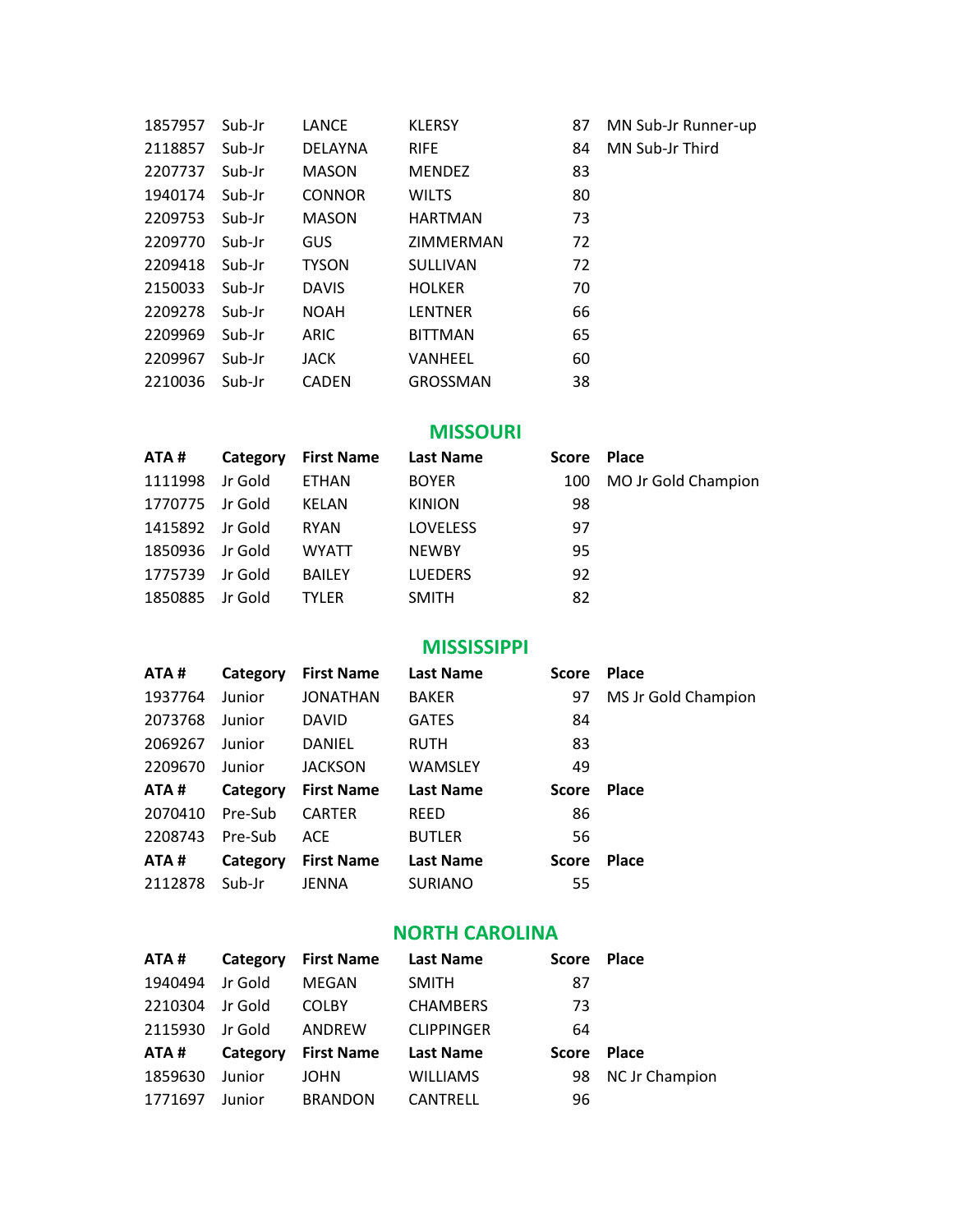| 1937675 | Junior   | <b>HUNTER</b>     | CANTRELL         | 86           |              |
|---------|----------|-------------------|------------------|--------------|--------------|
| 2112617 | Junior   | <b>LUKE</b>       | PULLIAM          | 82           |              |
| 2112618 | Junior   | <b>KAYLA</b>      | <b>RICE</b>      | 73           |              |
| ATA#    | Category | <b>First Name</b> | <b>Last Name</b> | <b>Score</b> | <b>Place</b> |
| 2115538 | Pre-Sub  | TRISTEN           | <b>PARHAM</b>    | 65           |              |
| ATA#    | Category | <b>First Name</b> | <b>Last Name</b> | Score        | <b>Place</b> |
| 2209695 | Sub-Ir   | <b>WYATT</b>      | <b>STROUD</b>    | 50           |              |
| 2117415 | Sub-Ir   | ODIN              | <b>MAULDEN</b>   | 44           |              |

#### **NORTH DAKOTA**

| ATA #           | <b>Category</b> First Name | Last Name | Score Place |  |
|-----------------|----------------------------|-----------|-------------|--|
| 1858590 Jr Gold | <b>EVIF</b>                | JANOUSEK  | 99          |  |
|                 |                            |           |             |  |
| ATA #           | <b>Category</b> First Name | Last Name | Score Place |  |

#### **NEBRASKA**

| ATA #   | Category | <b>First Name</b> | <b>Last Name</b> | <b>Score</b> | <b>Place</b> |
|---------|----------|-------------------|------------------|--------------|--------------|
| 1621898 | Jr Gold  | JADE              | <b>CHAPMAN</b>   | 99           |              |
| 1776329 | Jr Gold  | <b>JOLENE</b>     | <b>DAWSON</b>    | 99           |              |
| ATA #   | Category | <b>First Name</b> | <b>Last Name</b> | <b>Score</b> | <b>Place</b> |
| 1857130 | Junior   | <b>MITCHELL</b>   | <b>PIERSON</b>   | 99           |              |
| 2074226 | Junior   | MIA               | <b>MALCOM</b>    | 98           |              |
| ATA #   | Category | <b>First Name</b> | <b>Last Name</b> | <b>Score</b> | <b>Place</b> |
| 1939574 | Sub-Jr   | <b>GAVIN</b>      | <b>KUCK</b>      | 99           |              |
| 2072757 | Sub-Jr   | <b>WYATT</b>      | <b>DEBRIE</b>    | 98           |              |
|         |          |                   |                  |              |              |

#### **NEW JERSEY**

| ATA #          | <b>Category</b> First Name | Last Name    | Score Place |  |
|----------------|----------------------------|--------------|-------------|--|
| 2114776 Sub-Jr | SANTO                      | FARRO        | 85          |  |
| 2114774 Sub-Jr | <b>FLENA</b>               | <b>FARRO</b> | 62          |  |

# **NEW MEXICO**

| ATA#    | Category | <b>First Name</b> | <b>Last Name</b>     | <b>Score</b> | <b>Place</b>   |
|---------|----------|-------------------|----------------------|--------------|----------------|
| 1933638 | Junior   | <b>CLARENCE</b>   | <b>CRAWFORD</b>      | 100          | NM Jr Champion |
| 1933640 | Junior   | <b>CALEB</b>      | <b>DELK</b>          | 97           | NM Jr 2-3      |
| 2069719 | Junior   | <b>JACKSTON</b>   | <b>EMERSON BETTI</b> | 97           | NM Jr 2-3      |
| 2069721 | Junior   | DALLI             | <b>CAIN</b>          | 96           | NM Jr 4-6      |
| 2069740 | Junior   | <b>HAYDEN</b>     | CASSON               | 96           | NM Jr 4-6      |
| 2069984 | Junior   | <b>MATTHEW</b>    | <b>GARRISON</b>      | 96           | NM Jr 4-6      |
| 2069253 | Junior   | <b>NICHOLAS</b>   | <b>BLACK</b>         | 95.          | NM Jr 7-9      |
| 2069256 | Junior   | <b>BRYCE</b>      | <b>MERRILL</b>       | 95           | NM Jr 7-9      |
| 1514230 | Junior   | MALACHI           | <b>DRENNAN</b>       | 95           | NM Jr 7-9      |
|         |          |                   |                      |              |                |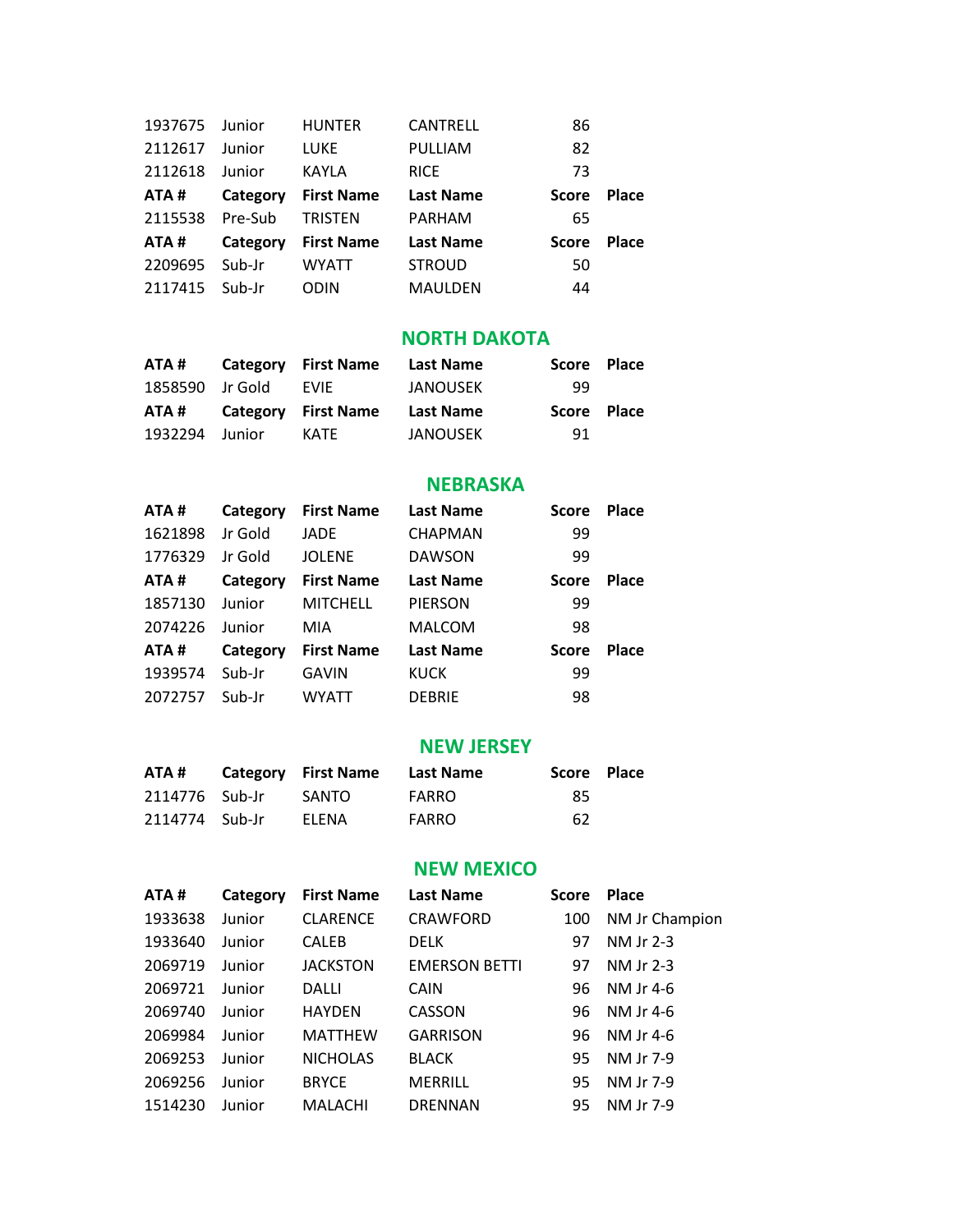| 1776228 | Junior   | GRADY             | HODNETT            | 94           | NM Jr 10-11        |
|---------|----------|-------------------|--------------------|--------------|--------------------|
| 1931842 | Junior   | TAED              | MONTOYA            | 94           | NM Jr 10-11        |
| 1935325 | Junior   | KALEB             | <b>MASSEY</b>      | 93           |                    |
| 1772257 | Junior   | <b>COLTON</b>     | MEYER              | 93           |                    |
| 1931954 | Junior   | <b>TYLER</b>      | SMELKER            | 92           |                    |
| 2069121 | Junior   | DAVID             | <b>CLOER</b>       | 92           |                    |
| 2112044 | Junior   | WILLIAM           | HEATH              | 91           |                    |
| 2116187 | Junior   | <b>JUSTIN</b>     | <b>BIXLER</b>      | 91           |                    |
| 2207741 | Junior   | MASON             | CARTWRIGHT         | 90           |                    |
| 2112046 | Junior   | DILLON            | LOPEZ              | 90           |                    |
| 1851305 | Junior   | ELIJAH            | GALLEGOS           | 90           |                    |
| 1934118 | Junior   | <b>BRYNN</b>      | KIRBY              | 89           |                    |
| 1933639 | Junior   | LUTHER            | CRAWFORD           | 88           |                    |
| 2112043 | Junior   | <b>NATHAN</b>     | LEWIS              | 88           |                    |
| 2116239 | Junior   | ANA               | <b>SCHMITZ</b>     | 88           |                    |
| 2112051 | Junior   | NOAH              | REEDY              | 87           |                    |
| 1859599 | Junior   | ELYSIA            | HIDALGO            | 85           |                    |
| 1932692 | Junior   | SARAH             | RANDALL            | 84           |                    |
| 1932702 | Junior   | ALYSSA            | VIGIL              | 84           |                    |
| 2116240 | Junior   | MATTHEW           | NOWELL             | 84           |                    |
| 2112071 | Junior   | ANGELO            | <b>SCIOLI</b>      | 82           |                    |
| 2112784 | Junior   | JALIE MEADORS     |                    | 80           |                    |
| 1851814 | Junior   | <b>BROOKLYN</b>   | SHAW               | 80           |                    |
| 2207739 | Junior   | <b>JACOB</b>      | DOWDY              | 80           |                    |
| 2209006 | Junior   | ARMONDO           | LOPEZ              | 79           |                    |
| 2114535 | Junior   | <b>LICO</b>       | YBABEN             | 78           |                    |
| 2112074 | Junior   | HALEY             | TERRELL            | 77           |                    |
| 2112132 | Junior   | <b>VIOLET</b>     | <b>MURPHY</b>      | 76           |                    |
| 2111849 | Junior   | BLAKE HAGEN       |                    | 76           |                    |
| 1851562 | Junior   | ALYSIANNA         | SANDOVAL           | 75           |                    |
| 1931844 | Junior   | <b>BRANDON</b>    | <b>GALLEGOS</b>    | 75           |                    |
| 1931898 | Junior   | <b>BARRETT</b>    | <b>SMITH</b>       | 74           |                    |
| 2070415 | Junior   | <b>TAYLOR</b>     | RAMIREZ            | 70           |                    |
| 2070462 | Junior   | <b>CHAYTON</b>    | <b>COLLINS</b>     | 68           |                    |
| 2208876 | Junior   | <b>WAYLON</b>     | <b>GILLENTINNE</b> | 66           |                    |
| 1852041 | Junior   | <b>TUCKER</b>     | <b>DOSSEY</b>      | 63           |                    |
| 2208989 | Junior   | ALEXANDRIA        | <b>BOOTON</b>      | 39           |                    |
| ATA#    | Category | <b>First Name</b> | <b>Last Name</b>   | <b>Score</b> | <b>Place</b>       |
| 2070608 | Pre-Sub  | <b>CHASE</b>      | <b>DOBRINSKI</b>   | 97           |                    |
| 1939291 | Pre-Sub  | <b>MADYSON</b>    | <b>MCFARLAND</b>   | 91           |                    |
| 2206875 | Pre-Sub  | <b>EVERETT</b>    | <b>BYRD</b>        | 57           |                    |
| ATA#    | Category | <b>First Name</b> | <b>Last Name</b>   | <b>Score</b> | <b>Place</b>       |
| 1932442 | Sub-Jr   | LANE              | <b>HELMER</b>      | 95           | NM Sub-Jr Champion |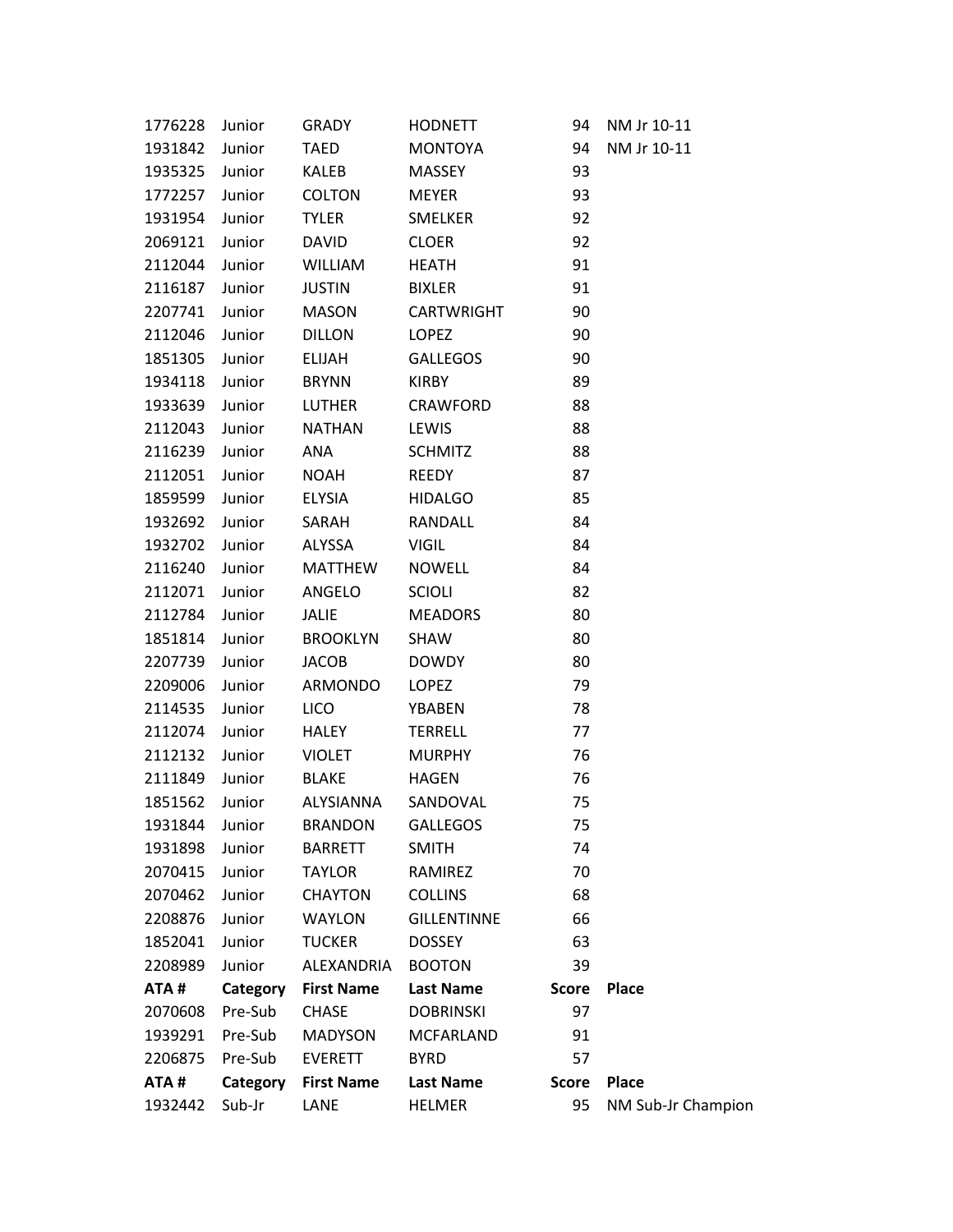| ATA#    | Category | <b>First Name</b> | <b>Last Name</b> | <b>Score</b> | <b>Place</b>        |
|---------|----------|-------------------|------------------|--------------|---------------------|
|         |          |                   | <b>NEVADA</b>    |              |                     |
| 2210476 | Sub-Jr   | LORIANNA          | SANDOVAL         | 53           |                     |
| 2112745 | Sub-Jr   | EMMA              | <b>DRENNAN</b>   | 57           |                     |
| 2210475 | Sub-Jr   | <b>KASON</b>      | ARMSTRONG        | 59           |                     |
| 2208988 | Sub-Jr   | <b>KADIN</b>      | <b>HANSEL</b>    | 59           |                     |
| 2118824 | Sub-Jr   | RAYMOND           | <b>GALLEGOS</b>  | 64           |                     |
| 2069722 | Sub-Jr   | <b>WYLIE</b>      | CASSON           | 71           |                     |
| 2112049 | Sub-Jr   | <b>KIMBER</b>     | <b>BEEVERS</b>   | 73           |                     |
| 2113374 | Sub-Jr   | SAVANNAH          | <b>TUPPER</b>    | 74           |                     |
| 2069122 | Sub-Jr   | <b>JOSHUA</b>     | KANNARD          | 75           |                     |
| 2113075 | Sub-Jr   | <b>CASSIDY</b>    | <b>BYRD</b>      | 75           |                     |
| 2113074 | Sub-Jr   | <b>CALEB</b>      | <b>CILLESSEN</b> | 78           |                     |
| 2111210 | Sub-Jr   | <b>JAYCE</b>      | <b>GARRETT</b>   | 79           |                     |
| 2069993 | Sub-Jr   | <b>TYLER</b>      | SHAW             | 80           |                     |
| 2207740 | Sub-Jr   | <b>SETH</b>       | SALCIDO          | 81           |                     |
| 2112672 | Sub-Jr   | <b>JACOB</b>      | <b>GRIFFIN</b>   | 82           |                     |
| 2070601 | Sub-Jr   | <b>TYLER</b>      | PAGE             | 85           |                     |
| 2069791 | Sub-Jr   | <b>MADISON</b>    | <b>MILLER</b>    | 86           |                     |
| 2113077 | Sub-Jr   | LOGAN             | <b>GRAY</b>      | 87           |                     |
| 1932285 | Sub-Jr   | <b>WYATT</b>      | <b>DOSSEY</b>    | 88           |                     |
| 2113185 | Sub-Jr   | <b>DEREK</b>      | <b>HAHN</b>      | 88           |                     |
| 2120720 | Sub-Jr   | <b>JOHN</b>       | AHLGRIM          | 89           | NM Sub-Jr Seventh   |
| 2069602 | Sub-Jr   | <b>ORRIN</b>      | <b>FROMER</b>    | 89           | NM Sub-Jr Seventh   |
| 1932698 | Sub-Jr   | <b>ADDISON</b>    | <b>DRENNAN</b>   | 91           | NM Sub-Jr 5-6       |
| 2069123 | Sub-Jr   | SAMUEL            | <b>POWELL</b>    | 91           | NM Sub-Jr 5-6       |
| 2069727 | Sub-Jr   | <b>AIDEN</b>      | <b>ZOOK</b>      | 92           | NM Sub-Jr Fourth    |
| 2112499 | Sub-Jr   | <b>AIDEN</b>      | <b>BROGDON</b>   | 93           | NM Sub-Jr Third     |
| 2069720 | Sub-Jr   | <b>GREYSON</b>    | <b>BOLLINGER</b> | 94           | NM Sub-Jr Runner-up |

| AIA #          | Category First Name | - Last Name   | Score Pla |  |
|----------------|---------------------|---------------|-----------|--|
| 1938592 Junior | <b>CHAS</b>         | HOLLINGSWORTH | 94        |  |

# **OHIO**

| ATA#            | Category First Name Last Name |         | Score Place |  |
|-----------------|-------------------------------|---------|-------------|--|
| 1511952 Jr Gold | RYAN                          | KRAEMER | 99          |  |

|                 |          |                   | <b>OKLAHOMA</b>  |             |                        |
|-----------------|----------|-------------------|------------------|-------------|------------------------|
| ATA #           | Category | <b>First Name</b> | <b>Last Name</b> | Score Place |                        |
| 1510841 Jr Gold |          | <b>CLAY</b>       | LAUGHLIN         |             | 97 OK Jr Gold Champion |
| 1855106 Jr Gold |          | AUSTIN            | <b>PALMER</b>    | 96          |                        |
| 1626502         | Ir Gold  | <b>KLAYTON</b>    | <b>MCGEE</b>     | 96          |                        |
| 1853972 Jr Gold |          | <b>BRADEN</b>     | <b>COOK</b>      | 89          |                        |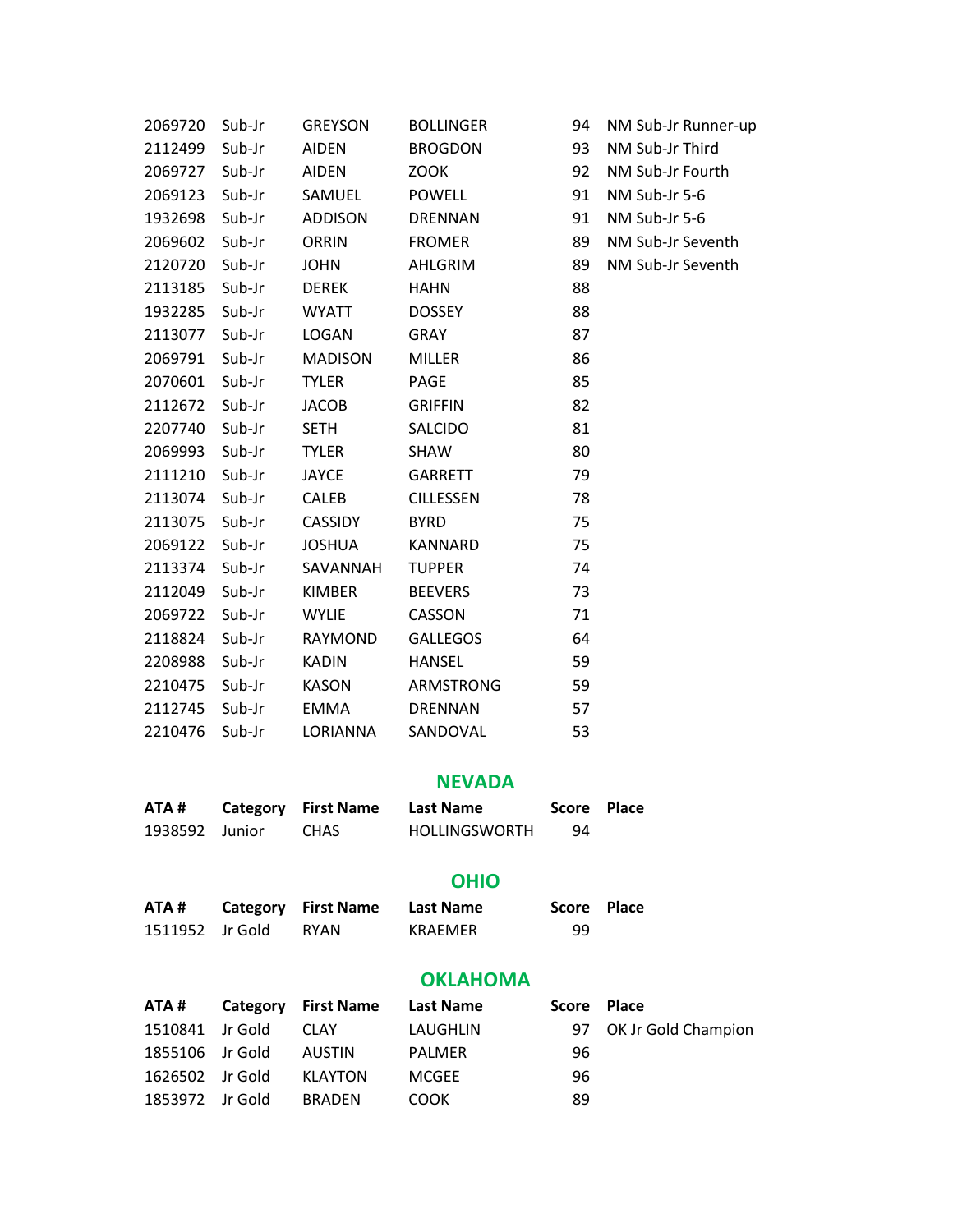| ATA#    | Category | <b>First Name</b> | <b>Last Name</b>  | <b>Score</b> | <b>Place</b>        |
|---------|----------|-------------------|-------------------|--------------|---------------------|
| 1854803 | Junior   | KYA.              | <b>FUNKHOUSER</b> | 100          |                     |
| 1932036 | Junior   | <b>DALTON</b>     | WESTON            | 69           |                     |
| ATA#    | Category | <b>First Name</b> | <b>Last Name</b>  | <b>Score</b> | <b>Place</b>        |
| 2209129 | Pre-Sub  | <b>MARSHALL</b>   | <b>PRYOR</b>      | 52           |                     |
| 2209130 | Pre-Sub  | <b>KOOPER</b>     | <b>PRYOR</b>      | 52           |                     |
| ATA#    | Category | <b>First Name</b> | <b>Last Name</b>  | Score        | <b>Place</b>        |
| 2111207 | Sub-Jr   | <b>NOAH</b>       | <b>HEITLAND</b>   | 91           | OK Sub-Jr Champion  |
| 2209131 | Sub-Jr   | <b>BRODY</b>      | <b>PRYOR</b>      | 82           | OK Sub-Jr Runner-up |
| 2209410 | Sub-Jr   | <b>CASTON</b>     | LACKEY            | 82           | OK Sub-Jr Runner-up |
| 2208911 | Sub-Jr   | <b>BRODY</b>      | <b>MCELHANNON</b> | 80           |                     |
| 2210260 | Sub-Jr   | <b>ANDY</b>       | <b>WOOD</b>       | 68           |                     |
| 2209435 | Sub-Jr   | <b>WYATT</b>      | <b>STEWART</b>    | 65           |                     |
| 2115975 | Sub-Jr   | <b>WALKER</b>     | <b>WESTON</b>     | 64           |                     |
| 2210381 | Sub-Jr   | <b>CHARLES</b>    | <b>GATES JR</b>   | 37           |                     |
|         |          |                   |                   |              |                     |

# **OREGON**

| ATA#            | <b>Category</b> First Name | Last Name        | Score Place |  |
|-----------------|----------------------------|------------------|-------------|--|
| 1934446 Jr Gold | ELIAS                      | <b>TOLLEFSON</b> | 98          |  |

# **PENNSYLVANIA**

| ATA #           | Category | <b>First Name</b> | Last Name        | <b>Score</b> | Place        |
|-----------------|----------|-------------------|------------------|--------------|--------------|
| 1624281         | Jr Gold  | KATELYNN          | <b>DECKER</b>    | 94           |              |
| 1626371 Jr Gold |          | <b>SIERRA</b>     | <b>MCDONALD</b>  | 83           |              |
|                 |          |                   |                  |              |              |
| ATA #           | Category | <b>First Name</b> | <b>Last Name</b> | <b>Score</b> | <b>Place</b> |
| 2068093         | Sub-Jr   | <b>BRAYDEN</b>    | <b>COSPER</b>    | 89           |              |

# **SOUTH DAKOTA**

| ATA #           | <b>Category</b> First Name | Last Name     | Score Place |  |
|-----------------|----------------------------|---------------|-------------|--|
| 1937734 Jr Gold | TANNER                     | <b>BECKER</b> | 100         |  |
|                 |                            |               |             |  |
|                 | ATA# Category First Name   | Last Name     | Score Place |  |

# **TENNESSEE**

| ATA #   | Category | <b>First Name</b> | <b>Last Name</b> | Score Place |                    |
|---------|----------|-------------------|------------------|-------------|--------------------|
| 1512866 | Jr Gold  | <b>GIANNA</b>     | <b>MITCHELL</b>  | 98          |                    |
| 2209560 | Jr Gold  | <b>CHARLES</b>    | <b>RUSSELL</b>   | 52          |                    |
| ATA #   | Category | <b>First Name</b> | <b>Last Name</b> | Score Place |                    |
| 1770867 | Junior   | <b>EMMA</b>       | <b>MATHEWS</b>   |             | 100 TN Jr Champion |
| 1772382 | Junior   | <b>COLTON</b>     | <b>PHILLIPS</b>  |             | 96 TN Jr 2-3       |
| 2210255 | Junior   | <b>TUCKER</b>     | <b>WILDER</b>    |             | 96 TN Jr 2-3       |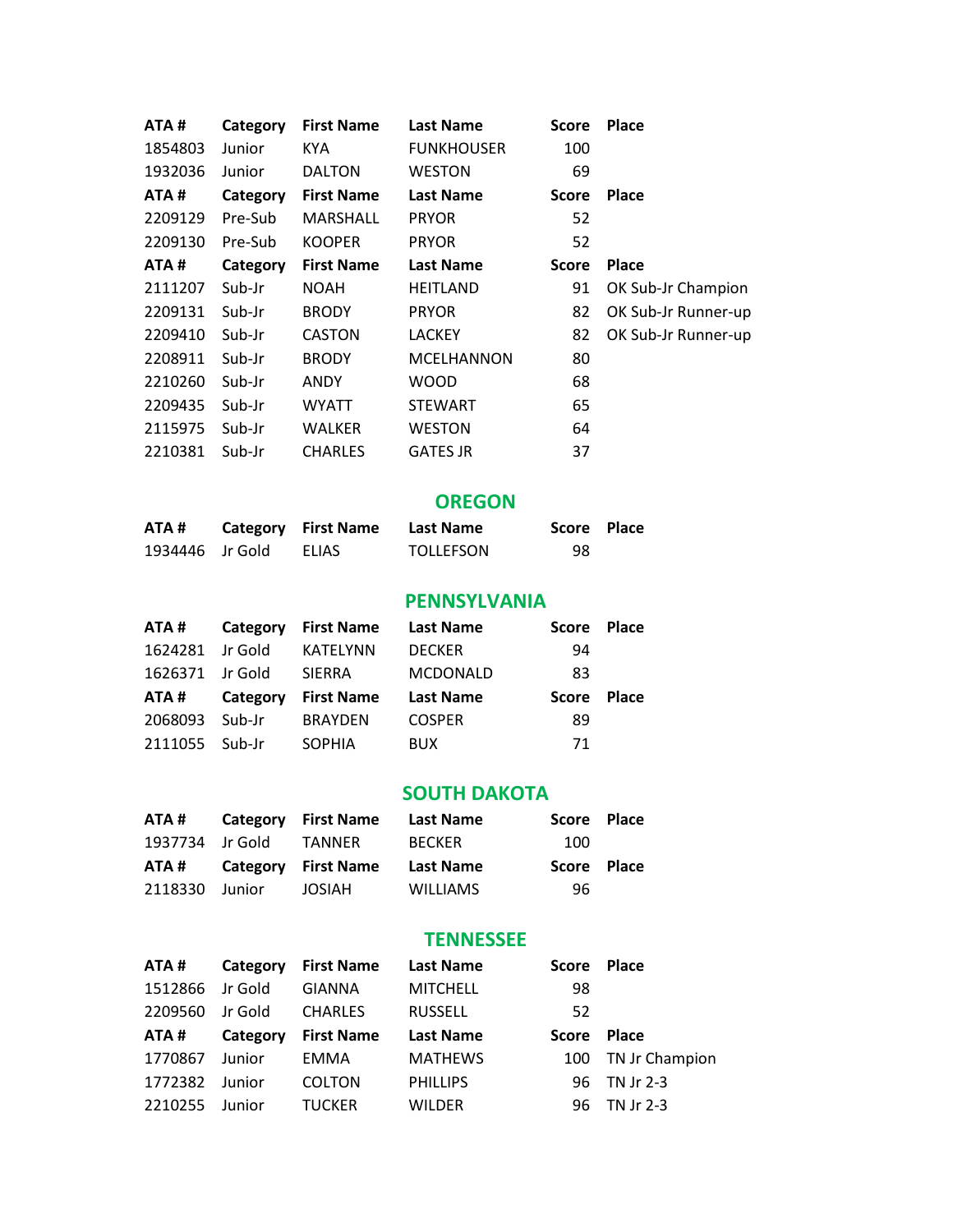| 1770865 | Junior   | <b>JONAH</b>      | <b>WYATT</b>       | 94           | TN Jr Fourth       |
|---------|----------|-------------------|--------------------|--------------|--------------------|
| 1621587 | Junior   | <b>JEAN</b>       | DRUGMAND           | 91           | TN Jr Fifth        |
| 2068524 | Junior   | <b>NATHAN</b>     | <b>PAINTER</b>     | 91           | TN Jr Fifth        |
| 2069461 | Junior   | <b>CALVIN</b>     | <b>BLACK</b>       | 89           |                    |
| 2072628 | Junior   | <b>ALLIE</b>      | <b>WATSON</b>      | 88           |                    |
| 1773608 | Junior   | <b>GARRETT</b>    | <b>DOAK</b>        | 88           |                    |
| 2111758 | Junior   | <b>CASEN</b>      | <b>ROOKER</b>      | 87           |                    |
| 2068296 | Junior   | <b>DREW</b>       | <b>DACUS</b>       | 84           |                    |
| 1850658 | Junior   | <b>BRENNAN</b>    | <b>MARTIN</b>      | 84           |                    |
| 2111194 | Junior   | <b>KYLE</b>       | HALL               | 83           |                    |
| 2068718 | Junior   | $\mathsf{J}$      | <b>PARKER</b>      | 81           |                    |
| 2208393 | Junior   | <b>COLE</b>       | <b>LAX</b>         | 75           |                    |
| 2208079 | Junior   | <b>CALEB</b>      | SOWDER             | 68           |                    |
| 2209561 | Junior   | WESLEY            | <b>ROSS</b>        | 67           |                    |
| 2208073 | Junior   | <b>HUNTER</b>     | <b>TOSH</b>        | 65           |                    |
| 2208074 | Junior   | <b>KELCIE</b>     | <b>BISHOP</b>      | 64           |                    |
| 2209558 | Junior   | <b>WILLIAM</b>    | <b>BAKER</b>       | 64           |                    |
| 2117251 | Junior   | <b>NOAH</b>       | <b>CODY</b>        | 63           |                    |
| 2208072 | Junior   | KAYLA             | <b>BISHOP</b>      | 58           |                    |
| ATA#    | Category | <b>First Name</b> | <b>Last Name</b>   | <b>Score</b> | <b>Place</b>       |
| 2113844 | Pre-Sub  | <b>OWEN</b>       | <b>BALLENTINE</b>  | 74           |                    |
| 2206923 | Pre-Sub  | TANNER            | <b>BURKS</b>       | 73           |                    |
| 2113190 | Pre-Sub  | CHLOE             | CHALEUNSINH        | 70           |                    |
| ATA#    | Category | <b>First Name</b> | <b>Last Name</b>   | <b>Score</b> | <b>Place</b>       |
| 2069217 | Sub-Jr   | <b>DREW</b>       | <b>HOEKSTRA</b>    | 94           | TN Sub-Jr Champion |
| 1940978 | Sub-Jr   | CASE              | <b>HARDISON</b>    | 90           | TN Sub-Jr 2-3      |
| 2111727 | Sub-Jr   | $\mathsf{C}$      | PARKER             | 90           | TN Sub-Jr 2-3      |
| 2206948 | Sub-Jr   | <b>BRYCE</b>      | <b>MARTIN</b>      | 89           | TN Sub-Jr Fourth   |
| 2072761 | Sub-Jr   | ALEXANDER         | <b>GANNON</b>      | 87           | TN Sub-Jr 5-6      |
| 1932951 | Sub-Jr   | <b>HUNTER</b>     | <b>TIPLER</b>      | 87           | TN Sub-Jr 5-6      |
| 2111743 | Sub-Jr   | <b>NOAH</b>       | MILLER             | 86           |                    |
| 2208033 | Sub-Jr   | <b>GRAYSON</b>    | <b>GLADISH</b>     | 86           |                    |
| 2113188 | Sub-Jr   | <b>SPENCER</b>    | <b>DACUS</b>       | 85           |                    |
| 2069465 | Sub-Jr   | <b>MICHAEL</b>    | <b>NOBLES</b>      | 85           |                    |
| 2209283 | Sub-Jr   | <b>EMMA</b>       | <b>TISDAL</b>      | 81           |                    |
| 2208080 | Sub-Jr   | <b>ASHTON</b>     | <b>JETER</b>       | 79           |                    |
| 2070227 | Sub-Jr   | <b>WILLIAM</b>    | <b>STEENBERGEN</b> | 79           |                    |
| 1934497 | Sub-Jr   | <b>BRYANT</b>     | <b>DOWNING</b>     | 78           |                    |
| 2207569 | Sub-Jr   | <b>HENRY</b>      | <b>BLACK</b>       | 77           |                    |
| 1933136 | Sub-Jr   | <b>FELTON</b>     | <b>ADAMS</b>       | 76           |                    |
| 2111197 | Sub-Jr   | LOGAN             | <b>DAVIS</b>       | 75           |                    |
| 2207920 | Sub-Jr   | <b>JAMES</b>      | <b>OWEN</b>        | 75           |                    |
| 2208078 | Sub-Jr   | <b>JOHN</b>       | <b>NUCKOLLS</b>    | 73           |                    |